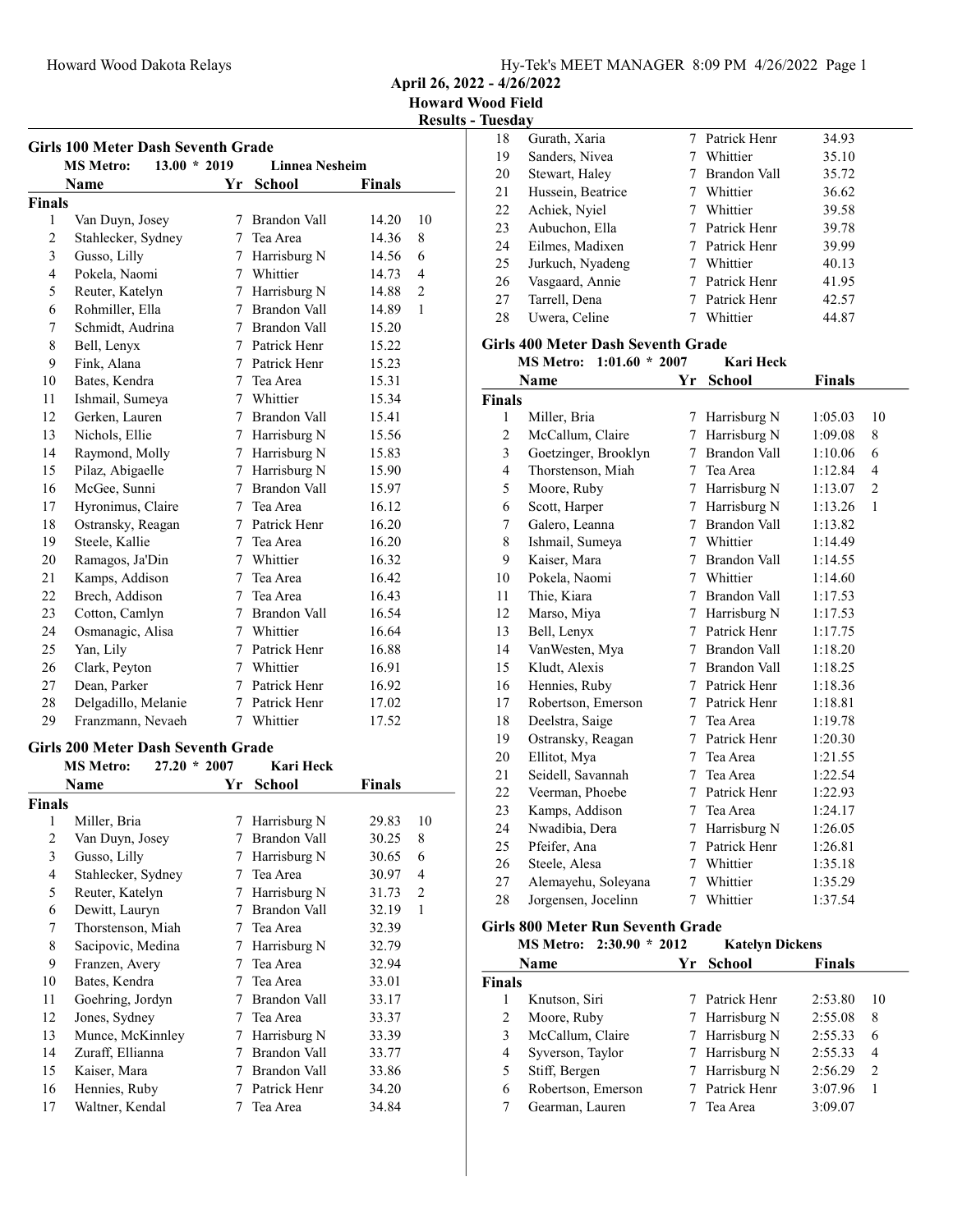April 26, 2022 - 4/26/2022

Results - Tuesday

|    | Finals  (Girls 800 Meter Run Seventh Grade) |     |               |         |  |
|----|---------------------------------------------|-----|---------------|---------|--|
|    | Name                                        | Yr. | <b>School</b> | Finals  |  |
| 8  | Jespersen, Bethany                          | 7   | Patrick Henr  | 3:09.43 |  |
| 9  | Arredondo-Batres, Shaylee                   | 7   | Whittier      | 3:09.71 |  |
| 10 | Marso, Miya                                 | 7   | Harrisburg N  | 3:13.55 |  |
| 11 | Bechard, Remington                          | 7   | Tea Area      | 3:17.19 |  |
| 12 | Boterman, Erica                             | 7   | Tea Area      | 3:17.21 |  |
| 13 | Thurston, Taylor                            | 7   | Harrisburg N  | 3:17.65 |  |
| 14 | Zuraff, Addison                             | 7   | Tea Area      | 3:20.08 |  |
| 15 | Somsen, Anna                                | 7   | Tea Area      | 3:21.51 |  |
| 16 | Myott, Jade                                 | 7   | Whittier      | 3:21.57 |  |
| 17 | Wurth, Sadie                                | 7   | Harrisburg N  | 3:22.60 |  |
| 18 | Morales, Aaliyah                            | 7   | Patrick Henr  | 3:25.82 |  |
| 19 | Henson, Annika                              | 7   | Brandon Vall  | 3:28.25 |  |
| 20 | Odland, Riley                               | 7   | Harrisburg N  | 3:28.76 |  |
| 21 | Ung, Jessica                                | 7   | Patrick Henr  | 3:30.13 |  |
| 22 | Groen, Kaci                                 | 7   | Brandon Vall  | 3:40.13 |  |
| 23 | Wise, Liana                                 | 8   | Brandon Vall  | 3:51.28 |  |
| 24 | Mutombo, Judy                               | 7   | Brandon Vall  | 3:53.24 |  |
|    |                                             |     |               |         |  |

## Girls 1600 Meter Run Seventh Grade

|               | MS Metro: 5:29.30 * 2012 |    | <b>Katelyn Dickens</b> |               |                |
|---------------|--------------------------|----|------------------------|---------------|----------------|
|               | <b>Name</b>              | Yr | School                 | <b>Finals</b> |                |
| <b>Finals</b> |                          |    |                        |               |                |
| 1             | Knutson, Siri            |    | Patrick Henr           | 6:18.23       | 10             |
| 2             | Gilhooly, Sarah          |    | Harrisburg N           | 6:27.10       | 8              |
| 3             | Gearman, Lauren          |    | Tea Area               | 6:39.51       | 6              |
| 4             | Zuraff, Ellianna         |    | Brandon Vall           | 6:39.89       | 4              |
| 5             | Balsdon, Tyann           |    | Brandon Vall           | 6:42.27       | $\mathfrak{D}$ |
| 6             | Bechard, Remington       |    | Tea Area               | 6:53.90       | 1              |
| 7             | Boterman, Erica          |    | Tea Area               | 6:58.40       |                |
| 8             | Somsen, Anna             |    | Tea Area               | 7:05.84       |                |
| 9             | Odland, Riley            | Ί  | Harrisburg N           | 7:12.85       |                |
| 10            | Mccaffrey, Cheyanne      |    | Brandon Vall           | 7:21.50       |                |
| 11            | Morales, Aaliyah         |    | Patrick Henr           | 7:26.54       |                |
| 12            | Holmquist, Libby         |    | Brandon Vall           | 7:29.79       |                |
|               |                          |    |                        |               |                |

#### Girls 100 Meter Hurdles Seventh Grade

|        | $16.70 * 2007$<br><b>MS</b> Metro: |    | <b>Charelle Moore</b> |               |                |
|--------|------------------------------------|----|-----------------------|---------------|----------------|
|        | Name                               | Yr | School                | <b>Finals</b> |                |
| Finals |                                    |    |                       |               |                |
| 1      | Needles, Maudelia                  | 7  | Whittier              | 20.21         | 10             |
| 2      | Torgrude, Logan                    |    | Brandon Vall          | 20.29         | 8              |
| 3      | Stemwedel, Samantha                | 7  | Brandon Vall          | 20.70         | 6              |
| 4      | Osmundson, Lily                    | 7  | Patrick Henr          | 20.79         | 4              |
| 5      | Munce, McKinnley                   | 7  | Harrisburg N          | 20.88         | $\mathfrak{D}$ |
| 6      | Haas, Brenna                       | 7  | Brandon Vall          | 21.94         | 1              |
| 7      | Schelske, Regan                    | 7  | Harrisburg N          | 21.99         |                |
| 8      | Giles, Catelyn                     | 7  | Tea Area              | 22.40         |                |
| 9      | Waltner, Allegra                   | 7  | Tea Area              | 22.59         |                |
| 10     | Stiff, Bergen                      | 7  | Harrisburg N          | 22.82         |                |
| 11     | Lagg, Kiara                        | 7  | Harrisburg N          | 22.87         |                |
| 12     | Smith, Kaelynn                     | 7  | Brandon Vall          | 22.95         |                |
| 13     | Balsdon, Tyann                     | 7  | Brandon Vall          | 23.03         |                |
| 14     | Wallum, Allie                      |    | Tea Area              | 23.07         |                |
| 15     | Krueger, Sarah                     |    | Patrick Henr          | 23.11         |                |

| 16 | Plooster, Addisyn | 7 Harrisburg N | 23.17 |
|----|-------------------|----------------|-------|
| 17 | Buss, Ellie       | Brandon Vall   | 23.33 |
| 18 | Ellitot, Mya      | 7 Tea Area     | 23.84 |
| 19 | Zuraff, Addison   | 7 Tea Area     | 23.97 |
| 20 | Broesder, Skylynn | 7 Tea Area     | 24.34 |
| 21 | Gilhooly, Sarah   | 7 Harrisburg N | 24.67 |
| 22 | Garang, Ajoh      | Whittier       | 27.61 |
| 23 | Eilmes, Madixen   | Patrick Henr   | 29.14 |
|    |                   |                |       |

# Girls 4x100 Meter Relay Seventh Grade<br>MS Metro: 55.60 \* 2017 Edison

MS Metro: 55.60 \* 2017 Sorensen, Sarbacker, Batcheller, Merkley

|               | <b>Team</b>            | Relay         | <b>Finals</b>           |                |
|---------------|------------------------|---------------|-------------------------|----------------|
| <b>Finals</b> |                        |               |                         |                |
| 1             | Tea Area               | A             | 1:01.44                 | 10             |
|               | 1) Brech, Addison 7    |               | 2) Jones, Sydney 7      |                |
|               | 3) Waltner, Allegra 7  |               | 4) Stahlecker, Sydney 7 |                |
| 2             | Harrisburg North       | Α             | 1:02.81                 | 8              |
|               | 1) Pilaz, Abigaelle 7  |               | 2) Plooster, Addisyn 7  |                |
|               | 3) Sacipovic, Medina 7 |               | 4) Stratman, Makenna 7  |                |
| 3             | <b>Brandon Valley</b>  | A             | 1:02.84                 | 6              |
|               | 1) Gerken, Lauren 7    |               | 2) Goehring, Jordyn 7   |                |
|               | 3) Melcher, Jersie 7   |               | 4) VanWesten, Mya 7     |                |
| 4             | Tea Area               | B             | 1:04.33                 | $\overline{4}$ |
|               | 1) Waltner, Kendal 7   |               | 2) Broesder, Skylynn 7  |                |
|               | 3) Bates, Kendra 7     |               | 4) Giles, Catelyn 7     |                |
| 5             | <b>Brandon Valley</b>  | B             | 1:04.46                 | $\overline{c}$ |
|               | 1) Buss, Ellie 7       |               | 2) Pranger, Leiyssa 7   |                |
|               | 3) Rohmiller, Ella 7   |               | 4) Zuraff, Ellianna 7   |                |
| 6             | Whittier               | A             | 1:04.51                 | 1              |
|               | 1) Fincher, Addison 7  |               | 2) Steele, Alesa 7      |                |
|               | 3) Ramagos, Ja'Din 7   |               | 4) Sanders, Nivea 7     |                |
| 7             | Patrick Henry          | A             | 1:04.74                 |                |
|               | 1) Adler, Kacie 7      |               | 2) Osmundson, Lily 7    |                |
|               | 3) Johnson, Nya 7      |               | 4) Bowman, Tavia 7      |                |
| 8             | Tea Area               | $\mathcal{C}$ | 1:05.08                 |                |
|               | 1) Deelstra, Saige 7   |               | 2) Kamps, Addison 7     |                |
|               | 3) Hyronimus, Claire 7 |               | 4) Steele, Kallie 7     |                |
| 9             | Harrisburg North       | C             | 1:05.13                 |                |
|               | 1) Malone, Lilly 7     |               | 2) Lagg, Kiara 7        |                |
|               | 3) Scott, Harper 7     |               | 4) Simunek, Anna 7      |                |
| 10            | Harrisburg North       | B             | 1:06.09                 |                |
|               | 1) Syverson, Taylor 7  |               | 2) Nwadibia, Dera 7     |                |
|               | 3) Tietgen, Kennedy 7  |               | 4) Wright, Caroline 7   |                |
| 11            | Whittier               | Β             | 1:06.73                 |                |
|               | 1) Hemphill, Kamira 7  |               | 2) Hussein, Beatrice 7  |                |
|               | 3) Yuwar, Terri 7      |               | 4) Abraha, Fiori 7      |                |
| 12            | <b>Brandon Valley</b>  | C             | 1:07.01                 |                |
|               | 1) Araya, Josefina 7   |               | 2) Moe, Janessa 7       |                |
|               | 3) Mell, Ayla 7        |               | 4) Smart, Evelyn 7      |                |
| 13            | Patrick Henry          | C             | 1:07.90                 |                |
|               | 1) Aubuchon, Ella 7    |               | 2) Fink, Alana 7        |                |
|               | 3) Anderson, Addisyn 7 |               | 4) Pfeifer, Ana 7       |                |
| 14            | Patrick Henry          | Β             | 1:08.12                 |                |
|               | 1) Newell, Berkeley 7  |               | 2) Ung, Jessica 7       |                |
|               | 3) Kanala, Tanishi 7   |               | 4) Gawthrop, Natalie 7  |                |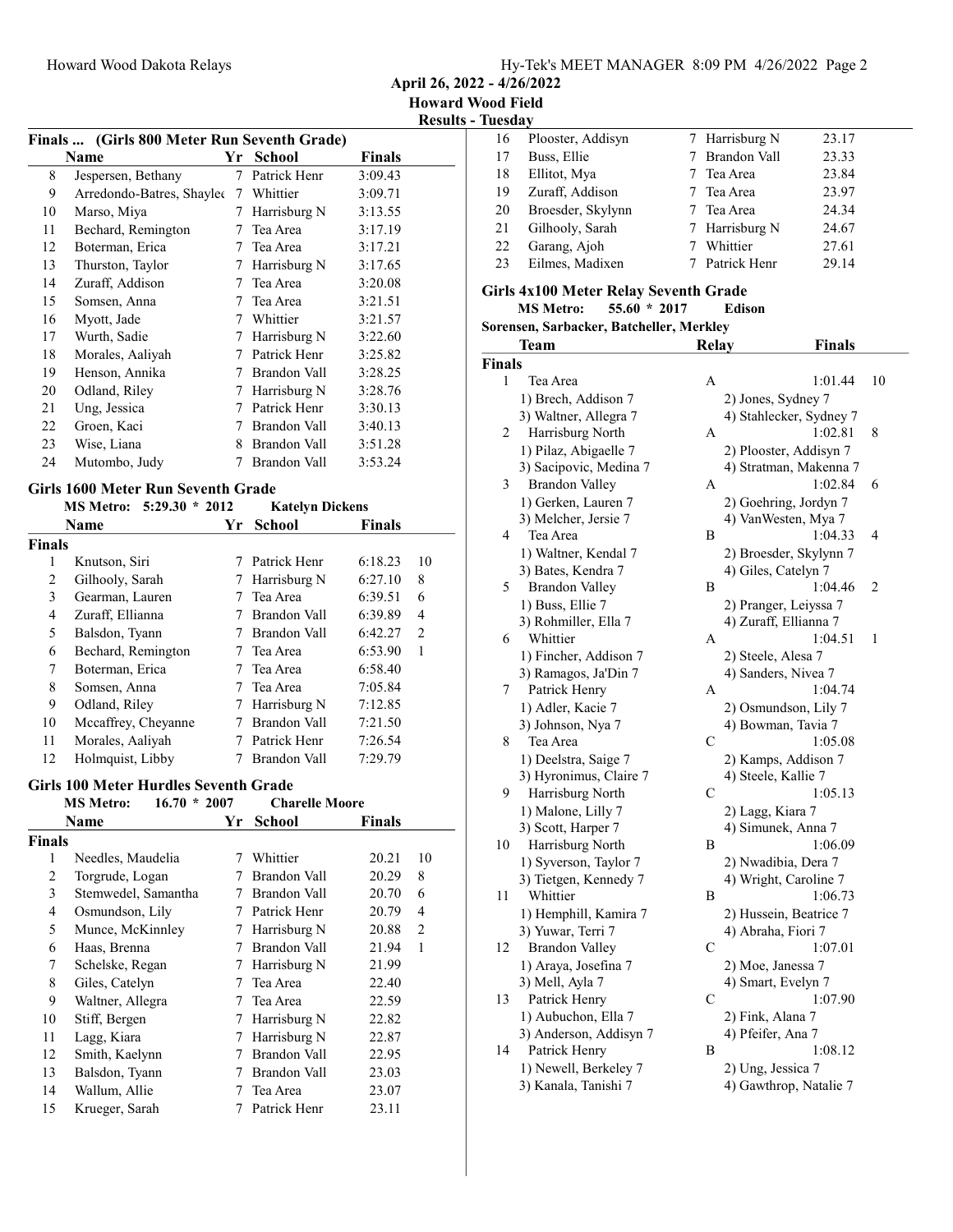| Hy-Tek's MEET MANAGER 8:09 PM 4/26/2022 Page 3 |  |  |
|------------------------------------------------|--|--|
|                                                |  |  |

April 26, 2022 - 4/26/2022

|              |                                                 |              |                                          |    | <b>Howard Wood Field</b><br><b>Results - Tuesday</b> |
|--------------|-------------------------------------------------|--------------|------------------------------------------|----|------------------------------------------------------|
|              | Finals  (Girls 4x100 Meter Relay Seventh Grade) |              |                                          |    | Girls 4x40                                           |
|              | Team                                            | Relay        | <b>Finals</b>                            |    | MS N                                                 |
| 15           | Whittier                                        | C            | 1:10.35                                  |    | Thuo, Steir                                          |
|              | 1) Gebremichael, Lovisa 7                       |              | 2) Gabon, Akaiya 7                       |    | Tear                                                 |
|              | 3) Kennedy, Destiny 7                           |              | 4) Jamader, Konah 7                      |    | <b>Finals</b>                                        |
|              | <b>Girls 4x200 Meter Relay Seventh Grade</b>    |              |                                          |    | 1<br>Hai                                             |
|              | MS Metro: 1:56.90 * 2005                        |              | O'Gorman                                 |    | $1)$ St                                              |
|              | Grogan, Peterson, Wilka, Brekke                 |              |                                          |    | 3) M                                                 |
|              | MS Metro: 1:56.90 @ 2019                        |              | Whittier                                 |    | 2<br>Tea                                             |
|              | Zian, Strom, Kutey, Carda                       |              |                                          |    | 1) Fr                                                |
|              | Team                                            | <b>Relay</b> | <b>Finals</b>                            |    | $3)$ B                                               |
| Finals       |                                                 |              |                                          |    | 3<br>Pat                                             |
| 1            | Harrisburg North                                | A            | 2:01.77                                  | 10 | 1) M                                                 |
|              | 1) Gusso, Lilly 7                               |              | 2) Reuter, Katelyn 7                     |    | 3) Ol                                                |
|              | 3) Serfling, Natalie 7                          |              | 4) Miller, Bria 7                        |    | 4<br>Tea                                             |
| $\mathbf{2}$ | Patrick Henry                                   | A            | 2:06.43                                  | 8  | $1)$ Z                                               |
|              | 1) Smith, Ella 7                                |              | 2) Miller, Johannah 7                    |    | $3)$ St                                              |
|              | 3) Bell, Lenyx 7                                |              | 4) Johnson, Nya 7                        |    | 5<br>Pat                                             |
| 3            | <b>Brandon Valley</b>                           | C            | 2:08.33                                  | 6  | $1)$ Ca                                              |
|              | 1) Araya, Josefina 7                            |              | 2) Galero, Leanna 7                      |    | 3) Ga                                                |
|              | 3) Van Duyn, Josey 7                            |              | 4) Smart, Evelyn 7                       |    | Pat<br>6<br>$1)$ B <sub>1</sub>                      |
| 4            | Tea Area                                        | A            | 2:08.75                                  | 4  | $3)$ Ya                                              |
|              | 1) Steele, Kallie 7                             |              | 2) Giles, Catelyn 7                      |    |                                                      |
|              | 3) Cuppy, Taylor 7                              |              | 4) Stahlecker, Sydney 7                  |    | Girls 800                                            |
| 5            | Patrick Henry                                   | C            | 2:09.65                                  | 2  | MS N                                                 |
|              | 1) Adler, Kacie 7                               |              | 2) Gurath, Xaria 7                       |    | Wiederrich                                           |
| 6            | 3) Bowman, Tavia 7<br>Tea Area                  | B            | 4) Fink, Alana 7<br>2:09.82              | 1  | <b>Tear</b>                                          |
|              | 1) Hyronimus, Claire 7                          |              |                                          |    | <b>Finals</b>                                        |
|              | 3) Franzen, Avery 7                             |              | 2) Bates, Kendra 7<br>4) Jones, Sydney 7 |    | 1<br>Hai                                             |
| 7            | Harrisburg North                                | B            | 2:11.03                                  |    | 1) Ra                                                |
|              | 1) Nichols, Ellie 7                             |              | 2) Munce, McKinnley 7                    |    | 3) Ni                                                |
|              | 3) Simunek, Anna 7                              |              | 4) Raymond, Molly 7                      |    | 2<br>Bra                                             |
| 8            | <b>Brandon Valley</b>                           | A            | 2:12.33                                  |    | $1)$ H                                               |
|              | 1) Dewitt, Lauryn 7                             |              | 2) Moe, Janessa 7                        |    | 3) Sr                                                |
|              | 3) Mell, Ayla 7                                 |              | 4) Rohmiller, Ella 7                     |    | 3<br>Wh                                              |
| 9            | Whittier                                        | A            | 2:14.57                                  |    | 1) Lo                                                |
|              | 1) Needles, Maudelia 7                          |              | 2) Osmanagic, Alisa 7                    |    | $3)$ Cl                                              |
|              | 3) Garang, Ajoh 7                               |              | 4) Arredondo-Batres, Shaylee 7           |    | 4<br>Tea                                             |
| 10           | <b>Brandon Valley</b>                           | B            | 2:15.10                                  |    | $1)$ B <sub>1</sub>                                  |
|              | 1) Smith, Kaelynn 7                             |              | 2) Mauseth, Ari 7                        |    | 3) Jo                                                |
|              | 3) Schmidt, Audrina 7                           |              | 4) Trejo, Addison 7                      |    | 5<br>Bra                                             |
| 11           | Harrisburg North                                | C            | 2:15.23                                  |    | 1) M<br>$3)$ Tr                                      |
|              | 1) Tietgen, Kennedy 7                           |              | 2) Nwadibia, Dera 7                      |    | Pat<br>6                                             |
|              | 3) Lagg, Kiara 7                                |              | 4) Marso, Miya 7                         |    | $1)$ A                                               |
| 12           | Tea Area                                        | C            | 2:18.79                                  |    | 3) Os                                                |
|              | 1) Seidell, Savannah 7                          |              | 2) Deelstra, Saige 7                     |    | 7<br>Tea                                             |
|              | 3) Kamps, Addison 7                             |              | 4) Wallum, Allie 7                       |    | 1)W                                                  |
| 13           | Patrick Henry                                   | B            | 2:19.89                                  |    | 3) Zı                                                |
|              | 1) Anderson, Elizabeth 7                        |              | 2) Kanala, Tanishi 7                     |    | 8<br>Pat                                             |
|              | 3) Ohling, Lindsey 7                            |              | 4) Altena, Memphis 7                     |    | $1)$ K                                               |
| 14           | Whittier                                        | B            | 2:26.66                                  |    | 3) K:                                                |
|              | 1) Aguilar Aguilar, Brenda 7                    |              | 2) Tajuden, Sara 7                       |    |                                                      |
|              | 3) Mack-Nunez, Zyanna 7                         |              | 4) Marroquin, Ashley 7                   |    |                                                      |
|              |                                                 |              |                                          |    |                                                      |

|                | <b>Girls 4x400 Meter Relay Seventh Grade</b><br>MS Metro: 4:34.10 * 2003                                    |              | <b>Patrick Henry</b>            |
|----------------|-------------------------------------------------------------------------------------------------------------|--------------|---------------------------------|
|                | Thuo, Steinwand, Sandhurst, Pederson                                                                        |              |                                 |
|                | Team                                                                                                        | <b>Relay</b> | <b>Finals</b>                   |
| <b>Finals</b>  |                                                                                                             |              |                                 |
| 1              | Harrisburg North                                                                                            | A            | 5:10.72<br>10                   |
|                | 1) Stratman, Makenna 7                                                                                      |              | 2) Moore, Ruby 7                |
|                | 3) McCallum, Claire 7                                                                                       |              | 4) Stiff, Bergen 7              |
| $\overline{c}$ | Tea Area                                                                                                    | A            | 5:10.72<br>8                    |
|                | 1) Franzen, Avery 7                                                                                         |              | 2) Cuppy, Taylor 7              |
|                | 3) Boterman, Erica 7                                                                                        |              | 4) Thorstenson, Miah 7          |
| 3              | Patrick Henry                                                                                               | A            | 5:37.90<br>6                    |
|                | 1) Miller, Johannah 7                                                                                       |              | 2) Newell, Berkeley 7           |
|                | 3) Ohling, Lindsey 7                                                                                        |              | 4) Ung, Jessica 7               |
| 4              | Tea Area                                                                                                    | B            | 4<br>5:44.36                    |
|                | 1) Zuraff, Addison 7                                                                                        |              | 2) Brech, Addison 7             |
|                | 3) Steele, Kallie 7                                                                                         |              | 4) McNaughton, Sophie 7         |
| 5              | Patrick Henry                                                                                               | C            | 5:58.51<br>2                    |
|                | 1) Casanova, Lydia 7                                                                                        |              | 2) Tarrell, Dena 7              |
|                | 3) Gawthrop, Natalie 7                                                                                      |              | 4) Kadi, Mia 7                  |
|                | Patrick Henry<br>6                                                                                          | B            | 5:58.55<br>1                    |
|                | 1) Brouwer, Layla 7                                                                                         |              | 2) Veerman, Phoebe 7            |
|                | 3) Yan, Lily 7                                                                                              |              | 4) Jespersen, Bethany 7         |
|                | <b>Girls 800 Sprint Medley Seventh Grade</b><br>MS Metro: 1:59.90 * 2007<br>Wiederrich, Bren, Lukonen, Heck |              | <b>Patrick Henry</b>            |
|                | Team                                                                                                        | Relay        | <b>Finals</b>                   |
| <b>Finals</b>  |                                                                                                             |              |                                 |
| 1              | Harrisburg North                                                                                            | A            | 2:20.03                         |
|                | 1) Raymond, Molly 7                                                                                         |              | 2) Sacipovic, Medina 7          |
|                | 3) Nichols, Ellie 7                                                                                         |              | 4) Stratman, Makenna 7          |
| 2              | <b>Brandon Valley</b>                                                                                       | A            | 2:22.52                         |
|                | 1) Haas, Brenna 7                                                                                           |              | 2) Goetzinger, Brooklyn 7       |
|                | 3) Smith, Kaelynn 7                                                                                         |              | 10<br>8<br>4) Van Duyn, Josey 7 |
| 3              | Whittier                                                                                                    | А            | 2:23.37<br>6                    |
|                | 1) LongCrow, Marley 7                                                                                       |              | 2) Ishmail, Sumeya 7            |
|                | 3) Clark, Peyton 7                                                                                          |              | 4) Pokela, Naomi 7              |
| 4              | Tea Area                                                                                                    | A            | 2:25.13                         |
|                | 1) Brech, Addison 7                                                                                         |              | 2) Waltner, Allegra 7           |
|                | 3) Jones, Sydney 7                                                                                          |              | 4) McNaughton, Sophie 7         |
| 5              | Brandon Valley                                                                                              | В            | 2:27.59                         |
|                | 1) Mauseth, Ari 7                                                                                           |              | 2) Schmidt, Audrina 7           |
|                | 3) Trejo, Addison 7                                                                                         |              | 4) Wise, Bella 7                |
| 6              | Patrick Henry                                                                                               | A            | 4<br>2<br>2:28.11<br>1          |
|                | 1) Anderson, Addisyn 7                                                                                      |              | 2) Priebe, Brenya 7             |
|                | 3) Osmundson, Lily 7                                                                                        |              | 4) Jespersen, Bethany 7         |
| 7              | Tea Area                                                                                                    | С            | 2:30.37                         |
|                | 1) Waltner, Kendal 7                                                                                        |              | 2) Broesder, Skylynn 7          |
|                | 3) Zuraff, Addison 7                                                                                        |              | 4) Bechard, Remington 7         |
| 8              | Patrick Henry<br>1) Krueger, Sarah 7                                                                        | C            | 2:30.75<br>2) Smith, Ella 7     |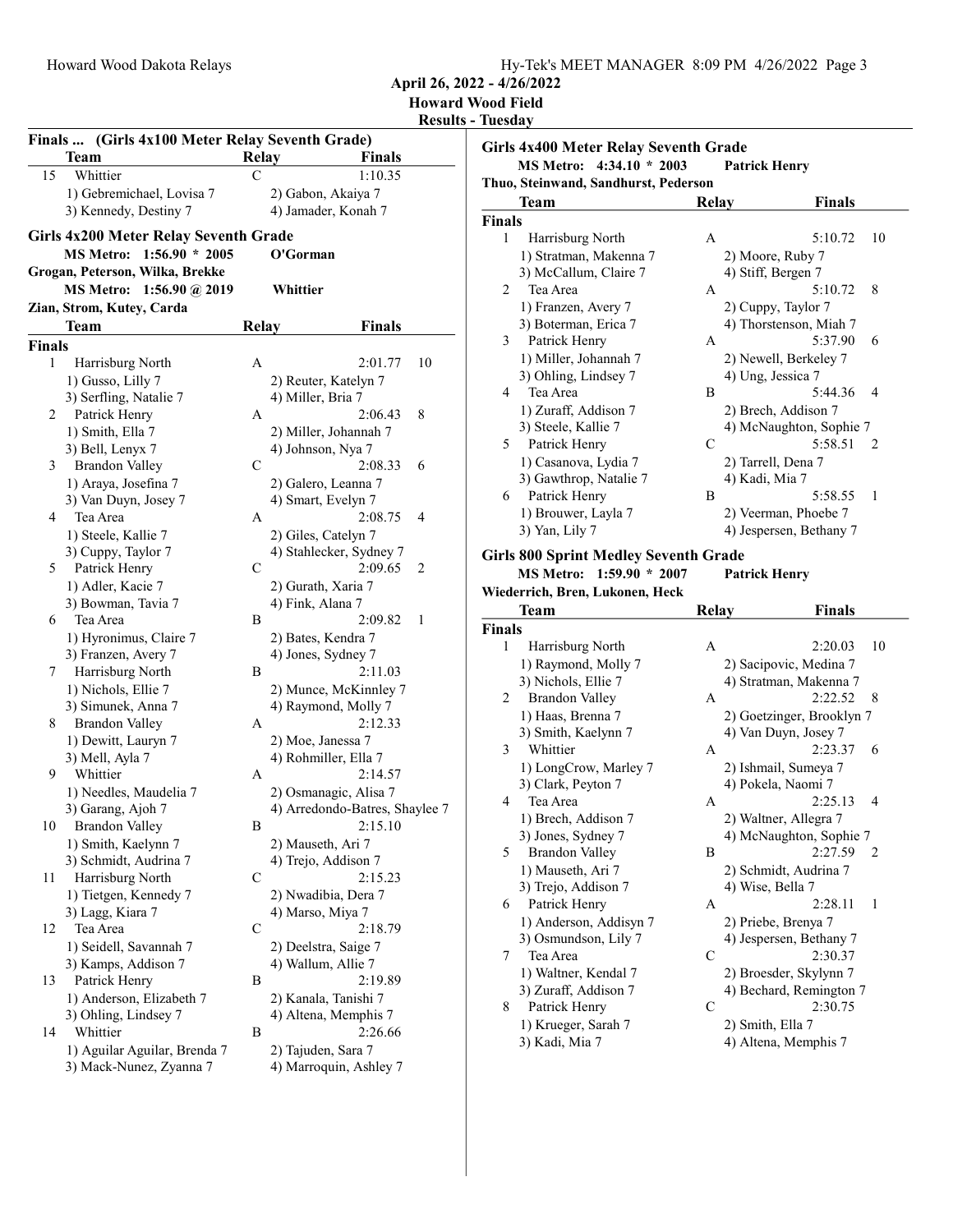April 26, 2022 - 4/26/2022

| (Girls 800 Sprint Medley Seventh Grade)<br><b>Finals</b> |                                          |                  |    |                              |                      |        |
|----------------------------------------------------------|------------------------------------------|------------------|----|------------------------------|----------------------|--------|
|                                                          | Team                                     |                  |    | Relay                        | <b>Finals</b>        |        |
| 9                                                        | Harrisburg North                         |                  |    | B                            | 2:31.99              |        |
|                                                          | 1) Scott, Harper 7                       |                  |    | 2) Malone, Lilly 7           |                      |        |
|                                                          | 3) Simunek, Anna 7                       |                  |    | 4) Gilhooly, Sarah 7         |                      |        |
| 10                                                       | Tea Area                                 |                  |    | B                            | 2:36.46              |        |
|                                                          | 1) Seidell, Savannah 7                   |                  |    | 2) Ellitot, Mya 7            |                      |        |
|                                                          | 3) Wallum, Allie 7                       |                  |    |                              | 4) Gearman, Lauren 7 |        |
| 11                                                       | Patrick Henry                            |                  |    | B                            | 2:39.04              |        |
|                                                          | 1) Delgadillo, Melanie 7                 |                  |    | 2) Dean, Parker 7            |                      |        |
|                                                          | 3) Vasgaard, Annie 7                     |                  |    | 4) Slocum, Sofie 7           |                      |        |
|                                                          | Girls 100 Meter Dash Eighth Grade        |                  |    |                              |                      |        |
|                                                          | <b>MS Metro:</b>                         | $12.70 * 2005$   |    | <b>Megan Bren</b>            |                      |        |
|                                                          | <b>MS Metro:</b>                         | $12.70\ @\ 2006$ |    | <b>Shanice Henderson</b>     |                      |        |
|                                                          | <b>MS Metro:</b>                         | $12.70 \# 2013$  |    | <b>Callie Dewitt</b>         |                      |        |
|                                                          | <b>MS Metro:</b>                         | 12.70 \$ 2015    |    | <b>Darline Suah</b>          |                      |        |
|                                                          | Name                                     |                  | Υr | School                       | <b>Finals</b>        |        |
| <b>Finals</b>                                            |                                          |                  |    |                              |                      |        |
| 1                                                        | Hughes, Hazel                            |                  |    | 8 Patrick Henr               | 14.58                | $10\,$ |
| $\overline{c}$                                           | McKinney, Piper                          |                  |    | 8 Tea Area                   |                      |        |
|                                                          |                                          |                  |    |                              | 14.67                | 8      |
| 3<br>4                                                   | Hoffman, Sage                            |                  |    | 8 Tea Area<br>8 Brandon Vall | 14.75                | 6<br>4 |
|                                                          | Zhukaliuk, Ella                          |                  |    | 8 Brandon Vall               | 14.83                |        |
| 5                                                        | Scheuer, Rosie                           |                  |    |                              | 14.88                | 2      |
| 6                                                        | Johnson, Olivia                          |                  |    | 8 Tea Area                   | 15.09                | 1      |
| 7                                                        | Von Wald, Maddie                         |                  |    | 8 Harrisburg N               | 15.09                |        |
| 8                                                        | Coughlin, Kadance                        |                  | 8  | Brandon Vall                 | 15.20                |        |
| 9                                                        | Clayberg, Ellie                          |                  | 8  | Tea Area                     | 15.28                |        |
| 10                                                       | Kreidler, Zoe                            |                  | 8. | Tea Area                     | 15.32                |        |
| 11                                                       | Small, Karlee                            |                  |    | 8 Brandon Vall               | 15.41                |        |
| 12                                                       | Boschee, Karli                           |                  |    | 8 Harrisburg N               | 15.46                |        |
| 13                                                       | Hennies, Lucy                            |                  |    | 8 Patrick Henr               | 15.53                |        |
| 14                                                       | Lane, Ayva                               |                  |    | 8 Brandon Vall               | 15.67                |        |
| 15                                                       | Sybesma, Josalyn                         |                  |    | 8 Patrick Henr               | 15.74                |        |
| 16                                                       | Okken, Vera                              |                  |    | 8 Harrisburg N               | 15.86                |        |
| 17                                                       | Masselink, Emma                          |                  |    | 8 Harrisburg N               | 15.87                |        |
| 18                                                       | Downham, Delaney                         |                  |    | 8 Patrick Henr               | 15.96                |        |
| 19                                                       | Van Dyke, Madison                        |                  |    | 8 Brandon Vall               | 16.11                |        |
| 20                                                       | Knutson, Kenna                           |                  | 8  | Patrick Henr                 | 16.67                |        |
| 21                                                       | Gowin, Jenna                             |                  |    | 8 Tea Area                   | 16.71                |        |
| 22                                                       | Gurung, Neelam                           |                  |    | 8 Whittier                   | 17.49                |        |
| 23                                                       | Interiano, Mayte                         |                  |    | 8 Whittier                   | 17.79                |        |
| 24                                                       | Alemu, Hayat                             |                  | 8  | Whittier                     | 18.70                |        |
| 25                                                       | Griffith, Tyanna                         |                  |    | 8 Whittier                   | 18.91                |        |
|                                                          | <b>Girls 200 Meter Dash Eighth Grade</b> |                  |    |                              |                      |        |
|                                                          | <b>MS Metro:</b>                         | $26.40 * 2017$   |    | <b>Nyanas Kur</b>            |                      |        |
|                                                          | Name                                     |                  | Yr | <b>School</b>                | <b>Finals</b>        |        |
|                                                          |                                          |                  |    |                              |                      |        |
| <b>Finals</b><br>1                                       | Hurt, Ava                                |                  |    | 8 Patrick Henr               | 30.44                | 10     |
|                                                          |                                          |                  |    | 8 Brandon Vall               |                      |        |
| 2                                                        | Kellingberger, Ava                       |                  |    |                              | 30.89                | 8      |
| 3                                                        | Von Wald, Maddie                         |                  |    | 8 Harrisburg N               | 32.34                | 6      |
| 4                                                        | Kreidler, Zoe                            |                  |    | 8 Tea Area                   | 33.07                | 4      |
| 5                                                        | Khamtanh, Audrina                        |                  |    | 8 Whittier                   | 33.10                | 2      |
| 6                                                        | Slykhuis, Tatym                          |                  | 8  | Tea Area                     | 33.29                | 1      |
| 7                                                        | Reif, Bella                              |                  | 8. | Brandon Vall                 | 33.83                |        |
|                                                          |                                          |                  |    |                              |                      |        |

| 8                       | Connors, Anaya                           |    | 8 Tea Area             | 33.97         |                         |
|-------------------------|------------------------------------------|----|------------------------|---------------|-------------------------|
| 9                       | Van Dyke, Madison                        |    | 8 Brandon Vall         | 33.99         |                         |
| 10                      | Ferguson, Ezzie                          |    | 8 Patrick Henr         | 34.16         |                         |
| 11                      | Downham, Delaney                         |    | 8 Patrick Henr         | 34.37         |                         |
| 12                      | Shangab, Aiba                            |    | 8 Whittier             | 34.47         |                         |
| 13                      | Alemin, Selam                            |    | 8 Whittier             | 34.52         |                         |
| 14                      | Langner, Lindsay                         |    | 8 Harrisburg N         | 34.91         |                         |
| 15                      | Townsend, Brynn                          |    | 8 Patrick Henr         | 35.13         |                         |
| 16                      | Benning, Preslie                         | 8  | Tea Area               | 35.31         |                         |
| 17                      | Schmidt, Mia                             |    | 8 Brandon Vall         | 35.58         |                         |
| 18                      | Hulverson, Aubrey                        |    | 8 Tea Area             | 36.29         |                         |
| 19                      | Wollman, Paisley                         |    | 8 Brandon Vall         | 36.77         |                         |
| 20                      | Thompson, Ella                           |    | 8 Patrick Henr         | 37.92         |                         |
|                         |                                          |    |                        |               |                         |
|                         | <b>Girls 400 Meter Dash Eighth Grade</b> |    |                        |               |                         |
|                         | $1:00.40 * 2008$<br><b>MS Metro:</b>     |    | <b>Kari Heck</b>       |               |                         |
|                         | Name                                     | Yr | <b>School</b>          | <b>Finals</b> |                         |
| <b>Finals</b>           |                                          |    |                        |               |                         |
| 1                       | Kellingberger, Ava                       |    | 8 Brandon Vall         | 1:07.28       | 10                      |
| 2                       | Aware, Nyah                              |    | 8 Harrisburg N         | 1:08.93       | 8                       |
| 3                       | Terveer, Kinsley                         |    | 8 Brandon Vall         | 1:12.02       | 6                       |
| 4                       | Nwadibia, Zara                           |    | 8 Harrisburg N         | 1:14.57       | 4                       |
| 5                       | Okken, Vera                              |    | 8 Harrisburg N         | 1:16.20       | 2                       |
| 6                       | Langner, Lindsay                         |    | 8 Harrisburg N         | 1:16.91       | 1                       |
| 7                       | Nekl, Kaylor                             |    | 8 Patrick Henr         | 1:17.41       |                         |
| $\,$ $\,$               | Hofer, Nevaeh                            |    | 8 Patrick Henr         | 1:17.64       |                         |
| 9                       | Dathe, Morgan                            |    | 8 Brandon Vall         | 1:18.49       |                         |
| 10                      | Schmidt, Mia                             |    | 8 Brandon Vall         | 1:18.83       |                         |
| 11                      | Watson, Emma                             |    | 8 Tea Area             | 1:18.97       |                         |
| 12                      | Townsend, Brynn                          |    | 8 Patrick Henr         | 1:19.07       |                         |
| 13                      | Mehlbrech, Aubrey                        |    | 8 Tea Area             | 1:21.88       |                         |
| 14                      | Wollman, Paisley                         |    | 8 Brandon Vall         | 1:22.24       |                         |
| 15                      | Hulverson, Aubrey                        |    | 8 Tea Area             | 1:22.78       |                         |
| 16                      | Kaemingk, Reese                          |    | 8 Patrick Henr         | 1:23.91       |                         |
|                         | <b>Girls 800 Meter Run Eighth Grade</b>  |    |                        |               |                         |
|                         | <b>MS Metro:</b><br>$2:27.60 * 1983$     |    | <b>Monica Hulstein</b> |               |                         |
|                         | Name                                     | Yr | <b>School</b>          | <b>Finals</b> |                         |
| <b>Finals</b>           |                                          |    |                        |               |                         |
| 1                       | Reekers, Maggie                          | 8  | <b>Brandon Vall</b>    | 3:01.18       | 10                      |
| 2                       | Winter, Kailey                           |    | 8 Harrisburg N         | 3:03.60       | 8                       |
| 3                       | Ulrich, Courtney                         |    | 8 Patrick Henr         | 3:03.83       | 6                       |
| $\overline{\mathbf{4}}$ | Decker, Meredith                         | 8  | Tea Area               | 3:04.06       | $\overline{\mathbf{4}}$ |
| 5                       | Salter, Gracie                           | 8  | <b>Brandon Vall</b>    | 3:09.52       | $\mathbf{2}$            |
| 6                       | Okken, Vera                              | 8  | Harrisburg N           | 3:11.87       | 1                       |
| 7                       | Pendergast, Kiley                        | 8  | Tea Area               | 3:16.19       |                         |
| 8                       | Wise, Bella                              | 7  | Brandon Vall           | 3:22.13       |                         |
| 9                       | Roemen, Melanie                          | 8  | Tea Area               | 3:24.24       |                         |
| 10                      | Nwadibia, Zara                           | 8  | Harrisburg N           | 3:26.18       |                         |
| 11                      | Kaemingk, Reese                          | 8  | Patrick Henr           | 3:27.31       |                         |
| 12                      | Mehlbrech, Aubrey                        | 8  | Tea Area               | 3:37.49       |                         |
| 13                      | Kramer, Gracie                           | 8  | Tea Area               | 3:38.40       |                         |
| 14                      | Stewart, Courtney                        |    | 8 Brandon Vall         | 3:39.25       |                         |
| 15                      | Reese, Briana                            | 8  | Brandon Vall           | 3:41.50       |                         |
|                         |                                          |    |                        |               |                         |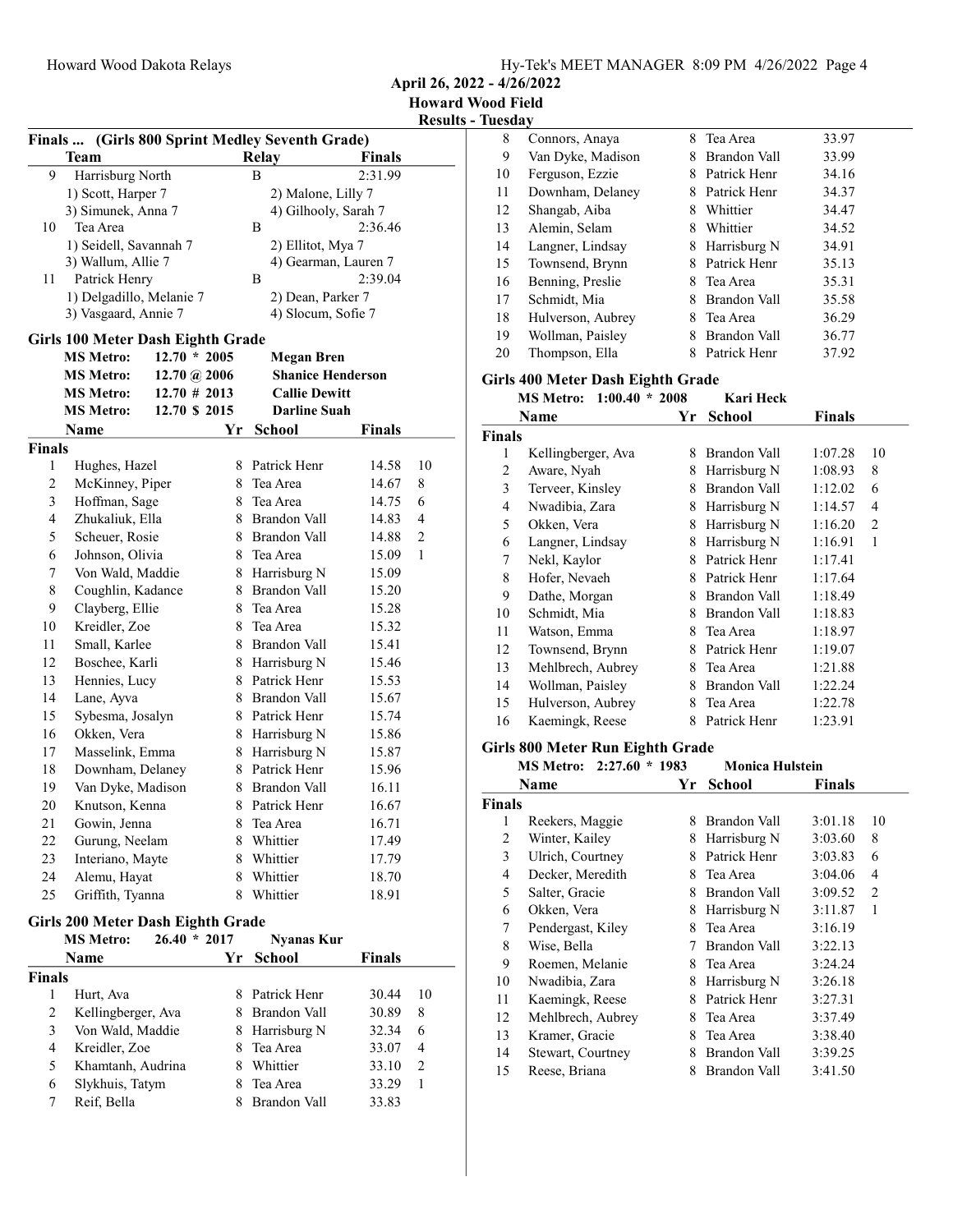April 26, 2022 - 4/26/2022

Results - Tuesday

|   | Whittier                     | А | 1:16.89               |
|---|------------------------------|---|-----------------------|
|   | 1) Shangab, Aiba 8           |   | 2) Kela, Ayfa 8       |
|   | 3) Pachecho Lopez, Yanisha 8 |   | 4) Alemin, Selam 8    |
| 8 | Brandon Valley               | В | 1:18.56               |
|   | 1) Morris, Samantha 8        |   | 2) Lane, Ayva 8       |
|   | 3) Menden, Sophia 8          |   | 4) Wagner, Savannah 8 |
| 9 | Whittier                     | В | 1:20.14               |
|   | 1) Alemu, Hayat 8            |   | 2) Gurung, Neelam 8   |
|   | 3) Daniel, Ajah 8            |   | 4) Interiano, Mayte 8 |
|   |                              |   |                       |

#### Girls 4x200 Meter Relay Eighth Grade

MS Metro:  $1:54.90 * 1981$  Edison

Treadway, Felderman, Holman, Miller

|               | Team                   | Relay             | Finals                   |               |
|---------------|------------------------|-------------------|--------------------------|---------------|
| <b>Finals</b> |                        |                   |                          |               |
| 1             | Tea Area               | A                 | 2:02.22                  | 10            |
|               | 1) Hofer, Heidi 8      |                   | 2) Kreidler, Zoe 8       |               |
|               | 3) McKinney, Piper 8   |                   | 4) Hoffman, Sage 8       |               |
| 2             | Harrisburg North       | A                 | 2:05.09                  | 8             |
|               | 1) Venenga, Lauren 8   |                   | 2) Masselink, Emma 8     |               |
|               | 3) Austin, Lily 8      |                   | 4) Knutson, Maleia 8     |               |
| 3             | Brandon Valley         | A                 | 2:11.88                  | 6             |
|               | 1) Morris, Samantha 8  |                   | 2) Rubin, Kiersten 8     |               |
|               | 3) Scheuer, Rosie 8    |                   | 4) Tysmbalist, Melanie 8 |               |
| 4             | Patrick Henry          | А                 | 2:13.17                  | 4             |
|               | 1) Nekl, Kaylor 8      | 2) Jans, Taryn 8  |                          |               |
|               | 3) Gustin, Jirah 8     |                   | 4) Downham, Delaney 8    |               |
| 5             | Patrick Henry          | B                 | 2:14.59                  | $\mathcal{L}$ |
|               | 1) Ferguson, Ezzie 8   |                   | 2) Hofer, Nevaeh 8       |               |
|               | 3) Gurath, Kyra 8      |                   | 4) Knutson, Kenna 8      |               |
| 6             | Whittier               | А                 | 2:30.08                  | 1             |
|               | 1) Daniel, Ajah 8      | 2) Lopez, Lilly 8 |                          |               |
|               | 3) Khamtanh, Audrina 8 | 4) Ibbit, Mary 8  |                          |               |

#### Girls 4x400 Meter Relay Eighth Grade

MS Metro:  $4:26.20 * 2004$  Patrick Henry

Lambert, Steinwand, Sandhurst, Pederson

| Team                                                             | Relay              | <b>Finals</b>        |
|------------------------------------------------------------------|--------------------|----------------------|
| <b>Finals</b>                                                    |                    |                      |
| Harrisburg North<br>1                                            | A                  | 4:48.52<br>-10       |
| 1) Peska, Ragyn 8                                                |                    | 2) Knutson, Maleia 8 |
| 3) Boschee, Karli 8                                              |                    | 4) Aware, Nyah 8     |
| $\mathcal{L}$<br>Tea Area                                        | A                  | 4:57.65<br>8         |
| 1) Hofer, Heidi 8                                                |                    | 2) Clayberg, Ellie 8 |
| 3) Reiners, Brooklyn 8                                           |                    | 4) Hoffman, Sage 8   |
| Girls 800 Sprint Medley Eighth Grade<br>MS Metro: 2:00.40 * 1983 | <b>Axtell Park</b> |                      |
| Plienis, Rieger, Heidebrink Hulstein                             |                    |                      |
| Team                                                             | Relav              | <b>Finals</b>        |
| m.                                                               |                    |                      |

| Finals |                    |                    |                       |  |
|--------|--------------------|--------------------|-----------------------|--|
|        | Patrick Henry      | А                  | $2:11.75$ 10          |  |
|        | 1) Hughes, Hazel 8 | 2) Hennies, Lucy 8 |                       |  |
|        | $3)$ Hurt, Ava $8$ |                    | 4) Ulrich, Courtney 8 |  |

Girls 1600 Meter Run Eighth Grade

|               | GILIS 1000 METER KUIL EIGHIN GLAUE |         |               |               |               |  |
|---------------|------------------------------------|---------|---------------|---------------|---------------|--|
|               | <b>MS Metro: 5:22.00</b>           | $*1983$ | Kristi Reiger |               |               |  |
|               | Name                               | Yr      | <b>School</b> | <b>Finals</b> |               |  |
| <b>Finals</b> |                                    |         |               |               |               |  |
|               | Peska, Ragyn                       | 8       | Harrisburg N  | 6:12.83       | 10            |  |
| 2             | Bast, Olivia                       |         | Patrick Henr  | 6:22.67       | 8             |  |
| 3             | Lindaman, Claire                   |         | Patrick Henr  | 6:26.06       | 6             |  |
| 4             | Winter, Kailey                     | 8       | Harrisburg N  | 6:29.89       | 4             |  |
| 5             | Reekers, Maggie                    |         | Brandon Vall  | 6:39.07       | $\mathcal{L}$ |  |
| 6             | Decker, Meredith                   |         | Tea Area      | 6:52.73       |               |  |
| 7             | Pendergast, Kiley                  | 8       | Tea Area      | 7:16.48       |               |  |
| 8             | Reese, Briana                      |         | Brandon Vall  | 7:21.09       |               |  |
| 9             | Kramer, Gracie                     |         | Tea Area      | 7:39.01       |               |  |

#### Girls 100 Meter Hurdles Eighth Grade

|               | 15.60<br><b>MS Metro:</b><br>$\ast$ | 2005 | <b>Nevada Sorenson</b> |        |    |
|---------------|-------------------------------------|------|------------------------|--------|----|
|               | Name                                | Yr   | School                 | Finals |    |
| <b>Finals</b> |                                     |      |                        |        |    |
| 1             | Ulrich, Courtney                    | 8    | Patrick Henr           | 19.14  | 10 |
| 2             | Austin, Lily                        | 8    | Harrisburg N           | 19.80  | 8  |
| 3             | Johnson, Olivia                     | 8    | Tea Area               | 19.98  | 6  |
| 4             | Reiners, Brooklyn                   | 8    | Tea Area               | 20.05  | 4  |
| 5             | Langner, Lindsay                    | 8    | Harrisburg N           | 20.26  | 2  |
| 6             | Nwadibia, Zara                      | 8    | Harrisburg N           | 21.21  | 1  |
| 7             | Menden, Sophia                      | 8    | Brandon Vall           | 21.47  |    |
| 8             | Rubin, Kiersten                     | 8    | Brandon Vall           | 21.64  |    |
| 9             | Connors, Anaya                      | 8    | Tea Area               | 22.24  |    |
| 10            | Schneider, Nadia                    | 8    | Patrick Henr           | 23.10  |    |
| 11            | Sybesma, Josalyn                    | 8    | Patrick Henr           | 23.67  |    |

# Girls 4x100 Meter Relay Eighth Grade<br>MS Metro: 53.70 \* 2016 Whittier

MS Metro:  $53.70 * 2016$ 

#### Gonzales, Ungang, Reck, Petterson

| <b>Team</b>            | Relay | Finals                   |  |
|------------------------|-------|--------------------------|--|
| <b>Finals</b>          |       |                          |  |
| 1<br>Tea Area          | A     | 10<br>57.70              |  |
| 1) Hofer, Heidi 8      |       | 2) Kreidler, Zoe 8       |  |
| 3) McKinney, Piper 8   |       | 4) Hoffman, Sage 8       |  |
| Harrisburg North<br>2  | A     | 8<br>1:01.24             |  |
| 1) Boschee, Karli 8    |       | 2) Knutson, Maleia 8     |  |
| 3) Venenga, Lauren 8   |       | 4) Masselink, Emma 8     |  |
| 3<br>Brandon Valley    | A     | 1:02.56<br>6             |  |
| 1) Freking, Kya 8      |       | 2) Putnam, Alivia 8      |  |
| 3) Langerock, Emma 8   |       | 4) Terveer, Kinsley 8    |  |
| Tea Area<br>4          | B     | 1:03.92<br>4             |  |
| 1) Hulverson, Aubrey 8 |       | 2) Gowin, Jenna 8        |  |
| 3) Watson, Emma 8      |       | 4) Clayberg, Ellie 8     |  |
| Patrick Henry<br>5     | B     | 1:04.46<br>$\mathcal{L}$ |  |
| 1) Gurath, Kyra 8      |       | 2) Thompson, Ella 8      |  |
| 3) Jans, Taryn 8       |       | 4) Hofer, Nevaeh 8       |  |
| Patrick Henry<br>6     | C     | 1:07.63<br>1             |  |
| 1) Gustin, Jirah 8     |       | 2) Sanborn, Logan 8      |  |
| 3) Graff, Serena 8     |       | 4) Townsend, Brynn 8     |  |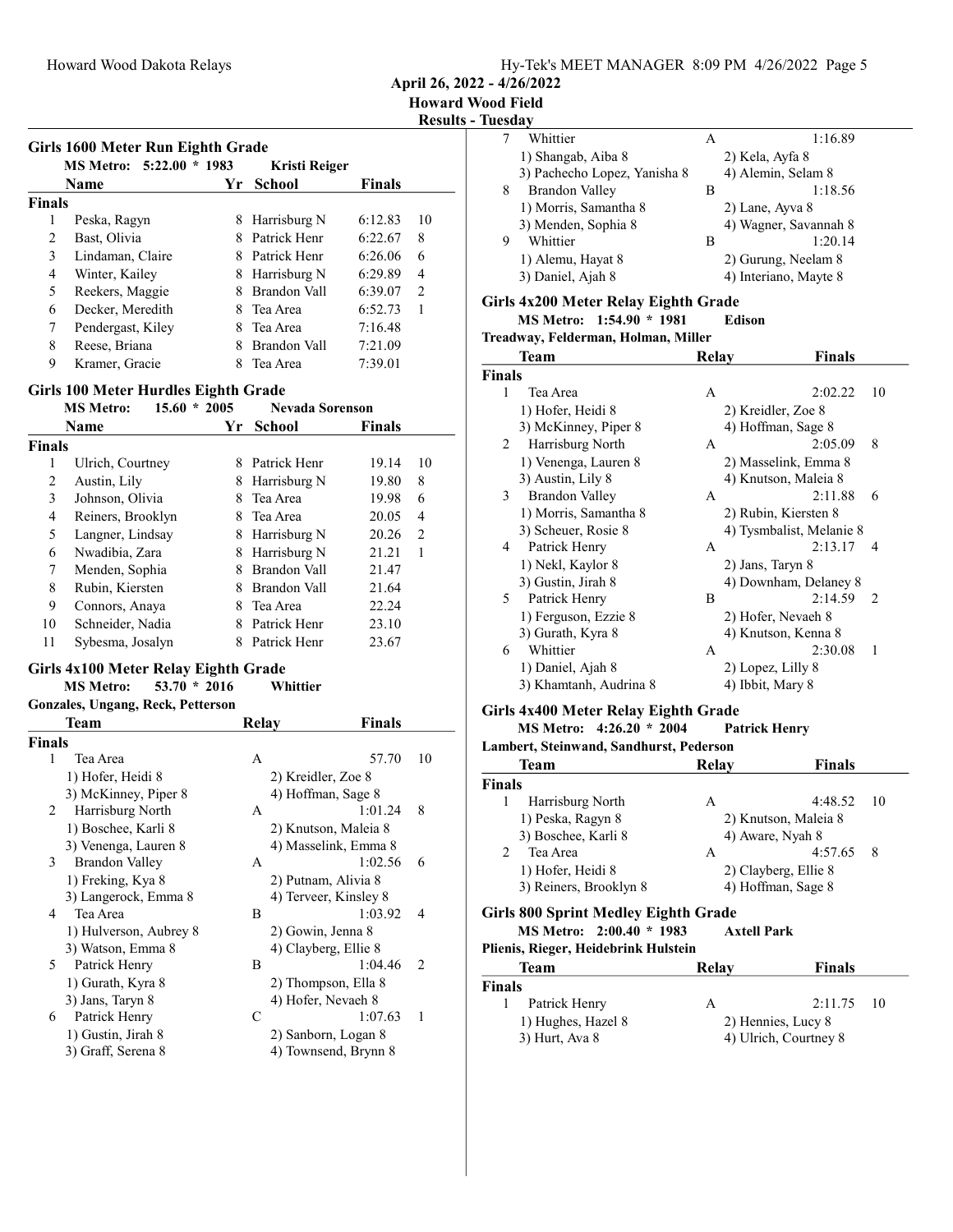April 26, 2022 - 4/26/2022

Howard Wood Field

Results - Tuesday

|  | Finals  (Girls 800 Sprint Medley Eighth Grade) |
|--|------------------------------------------------|
|  |                                                |

|   | Finals  (Gillis over Sprint Medicy Eighth Grade) |       |                        |   |
|---|--------------------------------------------------|-------|------------------------|---|
|   | Team                                             | Relay | Finals                 |   |
| 2 | Tea Area                                         | A     | 2:13.36                | 8 |
|   | 1) Watson, Emma 8                                |       | 2) Johnson, Olivia 8   |   |
|   | 3) McKinney, Piper 8                             |       | 4) Clayberg, Ellie 8   |   |
| 3 | Whittier                                         | A     | 2:23.96                | 6 |
|   | 1) Shangab, Aiba 8                               |       | 2) Alemin, Selam 8     |   |
|   | 3) Khamtanh, Audrina 8                           |       | 4) Kela, Ayfa 8        |   |
| 4 | Tea Area                                         | B     | 2:24.73                | 4 |
|   | 1) Hulverson, Aubrey 8                           |       | 2) Gowin, Jenna 8      |   |
|   | 3) Reiners, Brooklyn 8                           |       | 4) Roemen, Melanie 8   |   |
| 5 | Tea Area                                         | C     | 2:25.47                | 2 |
|   | 1) Benning, Preslie 8                            |       | 2) Slykhuis, Tatym 8   |   |
|   | 3) Hofer, Heidi 8                                |       | 4) Mehlbrech, Aubrey 8 |   |
| 6 | Brandon Valley                                   | A     | 2:29.13                | 1 |
|   | 1) Dathe, Morgan 8                               |       | 2) Morris, Samantha 8  |   |
|   | 3) Rubin, Kiersten 8                             |       | 4) Scheuer, Rosie 8    |   |
| 7 | Brandon Valley                                   | B     | 2:30.69                |   |
|   | 1) Lane, Ayva 8                                  |       | 2) Wagner, Savannah 8  |   |
|   | 3) Reese, Briana 8                               |       | 4) Menden, Sophia 8    |   |
| 8 | Patrick Henry                                    | B     | 2:35.30                |   |
|   | 1) Gurath, Kyra 8                                |       | 2) Sanborn, Logan 8    |   |
|   | 3) Sybesma, Josalyn 8                            |       | 4) Thompson, Ella 8    |   |

## Boys 100 Meter Dash Seventh Grade<br>MS Metro: 11.70 \* 2016

|                         | <b>MS Metro:</b><br>$11.70 * 2016$ |                 | <b>Joey Nemec</b> |               |                |
|-------------------------|------------------------------------|-----------------|-------------------|---------------|----------------|
|                         | Name                               | Yr              | <b>School</b>     | <b>Finals</b> |                |
| Finals                  |                                    |                 |                   |               |                |
| 1                       | Deelstra, Greyson                  | 7               | Patrick Henr      | 13.16         | 10             |
| 2                       | Bolte, Landen                      | 7               | Tea Area          | 13.56         | 8              |
| $\overline{\mathbf{3}}$ | Momorie, Sahr                      |                 | 7 Whittier        | 13.60         | 6              |
| 4                       | Sherron, Nathan                    | 7               | Brandon Vall      | 13.70         | $\overline{4}$ |
| 5                       | Buche, Gus                         | 7               | Harrisburg N      | 13.71         | $\overline{2}$ |
| 6                       | Webb, Tyler                        | 7               | Patrick Henr      | 13.76         | 1              |
| 7                       | Marnach, Marshall                  |                 | 7 Brandon Vall    | 13.86         |                |
| 8                       | Kippes, Jakob                      |                 | 7 Patrick Henr    | 13.88         |                |
| 9                       | Adler, Jack                        | $7\phantom{.0}$ | Brandon Vall      | 13.92         |                |
| 10                      | Schafer, Brody                     |                 | 7 Patrick Henr    | 13.98         |                |
| 11                      | Sturgeon, Aiden                    | 7               | Brandon Vall      | 14.01         |                |
| 12                      | Roesler, Jaxon                     |                 | 7 Harrisburg N    | 14.20         |                |
| 13                      | Korleski, Kade                     | 7               | Tea Area          | 14.25         |                |
| 14                      | Juma, Obama                        | 7               | Whittier          | 14.41         |                |
| 15                      | Frederick, Dylan                   | 7               | Harrisburg N      | 14.54         |                |
| 16                      | Rehorst, Beckett                   | $\tau$          | Brandon Vall      | 14.58         |                |
| 17                      | Weide, Liam                        | 7               | Harrisburg N      | 14.60         |                |
| 18                      | Monger, Ayush                      | 7               | Whittier          | 14.71         |                |
| 19                      | Jensen, Benjamin                   |                 | 7 Patrick Henr    | 14.73         |                |
| 20                      | Larson, Sladen                     | 7               | Harrisburg N      | 14.75         |                |
| 21                      | Hastings, Mason                    |                 | 7 Patrick Henr    | 14.79         |                |
| 22                      | Anderson, Lincoln                  | 7               | Harrisburg N      | 15.13         |                |
| 23                      | Bruggeman, Victor                  | 7               | Tea Area          | 15.34         |                |
| 24                      | Harp II, Cameron                   |                 | 7 Whittier        | 15.39         |                |
| 25                      | Hlavka, Isaiah                     | 7               | Tea Area          | 16.51         |                |
| 26                      | Konneh, Yusuf                      |                 | 7 Whittier        | 21.31         |                |
| 27                      | Mire, Yusuf                        | 7               | Whittier          | 23.10         |                |

| <b>Boys 200 Meter Dash Seventh Grade</b> |                                    |             |                     |        |                |
|------------------------------------------|------------------------------------|-------------|---------------------|--------|----------------|
|                                          | <b>MS Metro:</b><br>$24.60 * 2009$ |             | Adam Belhaj         |        |                |
|                                          | Name                               | Yr          | <b>School</b>       | Finals |                |
| <b>Finals</b>                            |                                    |             |                     |        |                |
| 1                                        | Deelstra, Greyson                  | 7           | Patrick Henr        | 28.04  | 10             |
| $\mathbf{2}$                             | Severin, Caleb                     | 7           | <b>Brandon Vall</b> | 28.54  | 8              |
| 3                                        | Buche, Gus                         | 7           | Harrisburg N        | 28.88  | 6              |
| $\overline{4}$                           | Larson, Brady                      | 7           | Harrisburg N        | 29.13  | $\overline{4}$ |
| 5                                        | Schafer, Brody                     | 7           | Patrick Henr        | 29.15  | $\overline{2}$ |
| 6                                        | Williams, Amare                    | 7           | Patrick Henr        | 29.45  | 1              |
| 7                                        | Bialas, Hayden                     | 7           | Tea Area            | 29.47  |                |
| 8                                        | Marnach, Marshall                  | 7           | Brandon Vall        | 29.55  |                |
| 9                                        | Allen, Derick                      | 7           | Patrick Henr        | 29.61  |                |
| 10                                       | Braeden, Tripp                     | 7           | <b>Brandon Vall</b> | 29.75  |                |
| 11                                       | Roesler, Jaxon                     | $7^{\circ}$ | Harrisburg N        | 29.82  |                |
| 12                                       | Oleson, Grant                      | 7           | Patrick Henr        | 30.27  |                |
| 13                                       | Kitungano, Akili                   | 7           | Harrisburg N        | 30.55  |                |
| 14                                       | Smith, Charlie                     | 7           | Harrisburg N        | 31.05  |                |
| 15                                       | Momorie, Sahr                      | $7^{\circ}$ | Whittier            | 31.08  |                |
| 16                                       | Caldwell, Jonah                    | 7           | <b>Brandon Vall</b> | 31.29  |                |
| 17                                       | Larson, Sladen                     | 7           | Harrisburg N        | 31.56  |                |
| 18                                       | Case, Conner                       | 7           | Tea Area            | 31.94  |                |
| 19                                       | McKnelly, Daylen                   | 7           | Tea Area            | 32.03  |                |
| 20                                       | Gobell, Owen                       | 7           | Patrick Henr        | 32.56  |                |
| 21                                       | Fogarty, Nate                      | 7           | <b>Brandon Vall</b> | 33.09  |                |
| 22                                       | Grassrope, Killian                 |             | 7 Whittier          | 33.23  |                |
| 23                                       | Urwan, Rajon                       | 7           | Whittier            | 34.93  |                |
| 24                                       | Bruggeman, Victor                  | 7           | Tea Area            | 36.80  |                |
| 25                                       | Boyd, Clifford                     | 7           | Whittier            | 42.55  |                |
| 26                                       | Frank, Tyler                       | 7           | Tea Area            | 42.55  |                |
| 27                                       | Mire, Ali                          | 7           | Whittier            | 53.51  |                |
| 28                                       | Auville, Arthur                    | 7           | Whittier            | 55.08  |                |
|                                          |                                    |             |                     |        |                |

## Boys 400 Meter Dash Seventh Grade

|               | <b>MS Metro:</b>  | $54.70 * 2004$ | <b>Brett Anderson</b> |         |                |
|---------------|-------------------|----------------|-----------------------|---------|----------------|
|               | Name              | Yr             | <b>School</b>         | Finals  |                |
| <b>Finals</b> |                   |                |                       |         |                |
| 1             | Weiss, Ezekiel    | 7              | Patrick Henr          | 1:01.40 | 10             |
| 2             | Larson, Brady     | 7              | Harrisburg N          | 1:03.17 | 8              |
| 3             | Sturgeon, Aiden   | 7              | Brandon Vall          | 1:06.07 | 6              |
| 4             | Wagley, Eli       | 7              | Patrick Henr          | 1:06.54 | 4              |
| 5             | Ostrem, Pierce    | 7              | Harrisburg N          | 1:06.89 | $\overline{2}$ |
| 6             | Christion, Camden | 7              | Brandon Vall          | 1:06.90 | $\mathbf{1}$   |
| 7             | Anderson, Lincoln | 7              | Harrisburg N          | 1:06.96 |                |
| 8             | Oleson, Grant     | 7              | Patrick Henr          | 1:07.59 |                |
| 9             | Arend, Jackson    | 7              | Brandon Vall          | 1:07.74 |                |
| 10            | Kluver, Jacob     | 7              | Brandon Vall          | 1:07.95 |                |
| 11            | Kludt, Carson     | 7              | Brandon Vall          | 1:08.64 |                |
| 12            | Johnson, Brooks   | 7              | Patrick Henr          | 1:09.48 |                |
| 13            | Poppe, Keenan     | 7              | Patrick Henr          | 1:10.06 |                |
| 14            | Vanlaecken, Ayden | 7              | Brandon Vall          | 1:10.95 |                |
| 15            | Kemnitz, Aidan    | 7              | Patrick Henr          | 1:11.86 |                |
| 16            | Kitungano, Akili  | 7              | Harrisburg N          | 1:11.97 |                |
| 17            | Dullum, Mason     | 7              | Whittier              | 1:13.64 |                |
| 18            | Kelling, Colt     | 7              | Tea Area              | 1:15.72 |                |
|               |                   |                |                       |         |                |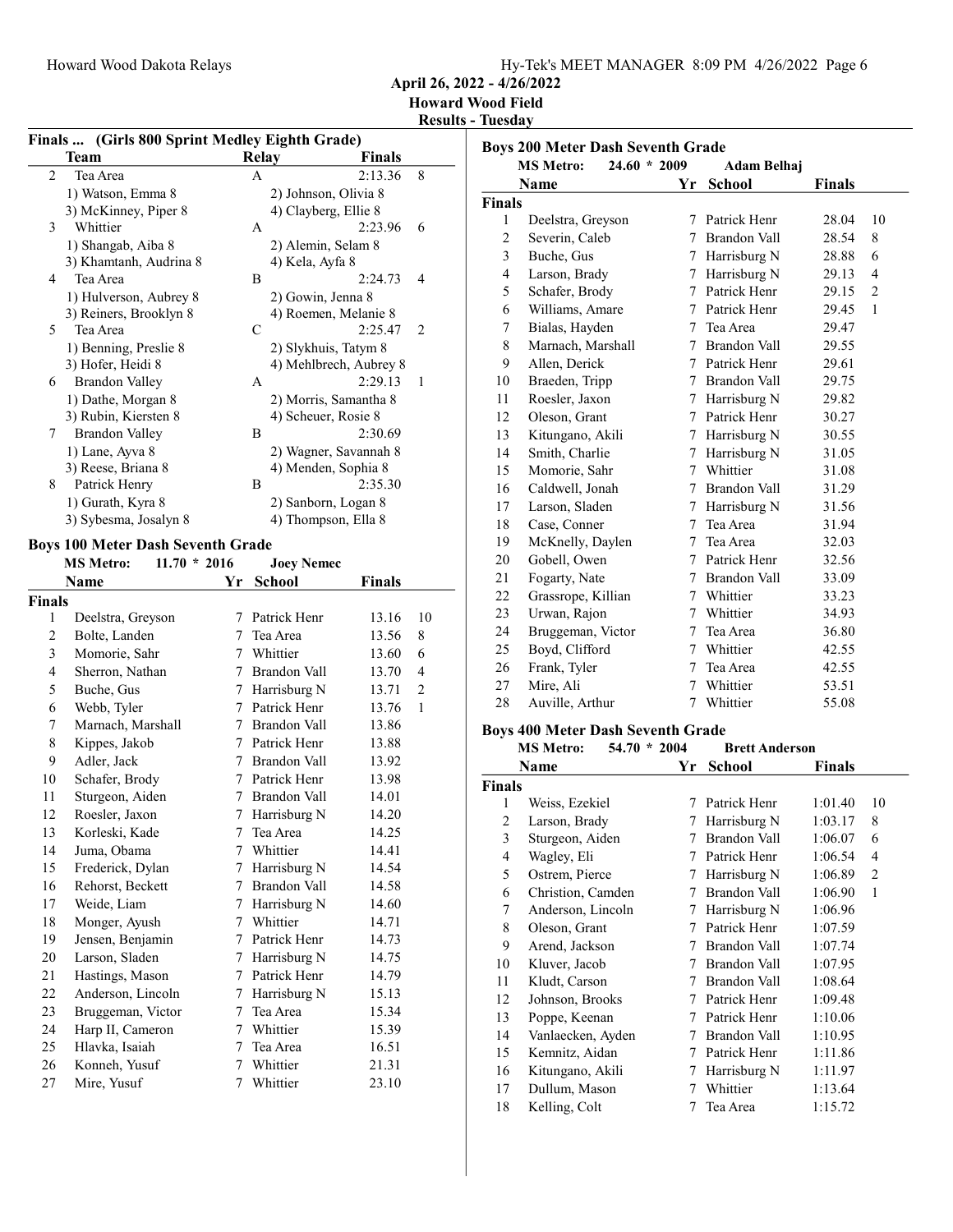April 26, 2022 - 4/26/2022

Results - Tuesday

|               | Finals  (Boys 400 Meter Dash Seventh Grade) |                |                          |               |                          |
|---------------|---------------------------------------------|----------------|--------------------------|---------------|--------------------------|
|               | Name                                        |                | Yr School                | <b>Finals</b> |                          |
| 19            | Bruggeman, Victor                           | 7              | Tea Area                 | 1:15.96       |                          |
| 20            | Krier, Sutton                               |                | 7 Harrisburg N           | 1:16.87       |                          |
| 21            | King, Hudson                                |                | 7 Harrisburg N           | 1:17.82       |                          |
| 22            | Hlavka, Isaiah                              |                | 7 Tea Area               | 1:18.89       |                          |
| 23            | Truong, Andy                                |                | 7 Whittier               | 1:19.60       |                          |
| 24            | Kucera, Asher                               |                | 7 Whittier               | 1:21.99       |                          |
| 25            | Tesfa, Thomas                               | $\tau$         | Whittier                 | 1:23.95       |                          |
| 26            | Frank, Tyler                                | $\tau$         | Tea Area                 | 1:27.40       |                          |
| 27            | Morataya Lopez, Eddie                       | 7              | Whittier                 | 1:34.03       |                          |
|               | <b>Boys 800 Meter Run Seventh Grade</b>     |                |                          |               |                          |
|               | <b>MS Metro:</b><br>$2:12.70 * 2015$        |                | <b>Brady Dannenbring</b> |               |                          |
|               | <b>Name</b>                                 | Yr             | School                   | <b>Finals</b> |                          |
| <b>Finals</b> |                                             |                |                          |               |                          |
| 1             | Wilson, Brian                               | 7              | Patrick Henr             | 2:37.14       | 10                       |
| 2             | Steltz, Eli                                 | $\tau$         | <b>Brandon Vall</b>      | 2:39.52       | 8                        |
| 3             | Biteler, Brekken                            |                | 7 Patrick Henr           | 2:40.12       | 6                        |
| 4             | Munk, Landon                                |                | 7 Patrick Henr           | 2:44.96       | $\overline{\mathcal{L}}$ |
| 5             | Hammerquist, Reid                           |                | 7 Tea Area               | 2:45.07       | $\overline{c}$           |
| 6             | Bartels, Briley                             | $\tau$         | Patrick Henr             | 2:47.32       | 1                        |
| 7             | Winters, Otto                               |                | 7 Brandon Vall           | 2:49.30       |                          |
| 8             | Vanlaecken, Ayden                           |                | 7 Brandon Vall           | 2:50.01       |                          |
| 9             | Misekow, Dane                               |                | 7 Harrisburg N           | 2:50.52       |                          |
| 10            | Helgeson, Zachary                           |                | 7 Brandon Vall           | 2:51.11       |                          |
| 11            | Herrboldt, Everett                          | 7              | Patrick Henr             | 2:52.50       |                          |
| 12            | Madsen, Jacob                               | $\tau$         | Patrick Henr             | 2:52.78       |                          |
| 13            | Spahr, Isaac                                | 7              | Brandon Vall             | 2:53.40       |                          |
| 14            | VanLaecken, Tate                            |                | 7 Tea Area               | 2:53.93       |                          |
| 15            | Taschner, Garrick                           |                | 7 Brandon Vall           | 2:54.52       |                          |
| 16            | Sieber, Lane                                | $\tau$         | Tea Area                 | 2:55.96       |                          |
| 17            | Walden, Bradley                             | 7              | Brandon Vall             | 2:56.54       |                          |
| 18            | Figura, Charlie                             |                | 7 Brandon Vall           | 2:57.46       |                          |
| 19            | Petrick, Caden                              |                | 7 Harrisburg N           | 2:57.77       |                          |
| 20            | Poppe, Keenan                               |                | 7 Patrick Henr           | 3:00.64       |                          |
| 21            | Case, Carson                                |                | 7 Tea Area               | 3:02.29       |                          |
| 22            | Barnett, Sam                                | 7              | Patrick Henr             | 3:05.86       |                          |
| 23            | Roozeboom, Ashton                           |                | 7 Harrisburg N           | 3:06.80       |                          |
| 24            | Navratil, Oliver                            |                | 7 Patrick Henr           | 3:07.06       |                          |
| 25            | Klemisch, Jonah                             | 7              | Tea Area                 | 3:12.59       |                          |
| 26            | Smith, Leeland                              | 7              | Patrick Henr             | 3:15.22       |                          |
| 27            | Dwire, Jalen                                |                | 7 Harrisburg N           | 3:16.61       |                          |
| 28            | Sorenson, Corbin                            |                | 7 Brandon Vall           | 3:16.70       |                          |
| 29            | Truong, Andy                                | $\overline{7}$ | Whittier                 | 3:17.33       |                          |
| 30            | Korver, Noah                                | $\overline{7}$ | Tea Area                 | 3:17.40       |                          |

## Boys 1600 Meter Run Seventh Grade

|        | MS Metro: 4:59.80 * 2008 | <b>Tanner Ahrendt</b> |         |               |
|--------|--------------------------|-----------------------|---------|---------------|
|        | Name                     | Yr School             | Finals  |               |
| Finals |                          |                       |         |               |
|        | Steltz, Eli              | Brandon Vall          | 5:40.04 | 10            |
|        | Biteler, Brekken         | 7 Patrick Henr        | 5:41.55 | 8             |
|        | Hammerquist, Reid        | Tea Area              | 5:42.74 | 6             |
| 4      | Johnson, Brooks          | 7 Patrick Henr        | 5:49.31 | 4             |
|        | Winters, Otto            | Brandon Vall          | 5:49.33 | $\mathcal{D}$ |

| 6  | Needles, Tyrus     | 7 | Whittier     | 5:49.69 | $\mathbf{1}$ |
|----|--------------------|---|--------------|---------|--------------|
| 7  | Bartels, Briley    | 7 | Patrick Henr | 5:50.06 |              |
| 8  | Spahr, Isaac       | 7 | Brandon Vall | 5:54.44 |              |
| 9  | Herrboldt, Everett | 7 | Patrick Henr | 6:02.46 |              |
| 10 | Madsen, Jacob      | 7 | Patrick Henr | 6:02.90 |              |
| 11 | Wilson, Brian      | 7 | Patrick Henr | 6:03.03 |              |
| 12 | Meister, Jake      | 7 | Harrisburg N | 6:03.65 |              |
| 13 | Wagley, Eli        | 7 | Patrick Henr | 6:08.11 |              |
| 14 | Fanning, Boston    | 7 | Patrick Henr | 6:10.42 |              |
| 15 | Misekow, Dane      | 7 | Harrisburg N | 6:10.89 |              |
| 16 | Petrick, Caden     | 7 | Harrisburg N | 6:10.96 |              |
| 17 | Sieber, Lane       | 7 | Tea Area     | 6:12.97 |              |
| 18 | Colwell, Jaxus     | 7 | Brandon Vall | 6:19.55 |              |
| 19 | Kuemper, Caine     | 7 | Harrisburg N | 6:22.04 |              |
| 20 | Walden, Bradley    | 7 | Brandon Vall | 6:24.80 |              |
| 21 | Case, Carson       | 7 | Tea Area     | 6:25.67 |              |
| 22 | Klemisch, Jonah    | 7 | Tea Area     | 6:28.49 |              |
| 23 | Shufelt, Damian    | 7 | Brandon Vall | 6:40.99 |              |
| 24 | Dwire, Jalen       | 7 | Harrisburg N | 6:42.96 |              |
| 25 | Korver, Noah       | 7 | Tea Area     | 7:03.27 |              |
| 26 | Haffey, Brett      | 7 | Harrisburg N | 7:16.37 |              |
|    |                    |   |              |         |              |

## Boys 110 Meter Hurdles Seventh Grade

|                | $16.60 * 2016$<br><b>MS Metro:</b> |    | <b>Tyler Feldkamp</b> |               |    |
|----------------|------------------------------------|----|-----------------------|---------------|----|
|                | Name                               | Yr | School                | <b>Finals</b> |    |
| <b>Finals</b>  |                                    |    |                       |               |    |
| 1              | Gray, Andrew                       | 7  | Brandon Vall          | 19.17         | 10 |
| 2              | Blomgren, Jack                     |    | Brandon Vall          | 20.33         | 8  |
| 3              | Bortnem, Hayes                     | 7  | Brandon Vall          | 20.75         | 6  |
| $\overline{4}$ | Walton, Miles                      | 7  | Harrisburg N          | 20.82         | 4  |
| 5              | Juma, Obama                        | 7  | Whittier              | 20.92         | 2  |
| 6              | Williams, Marcus                   | 7  | Whittier              | 21.31         | 1  |
| 7              | Munsch, Marcus                     | 7  | Brandon Vall          | 22.26         |    |
| 8              | Roozeboom, Ashton                  | 7  | Harrisburg N          | 22.63         |    |
| 9              | Grassrope, Killian                 | 7  | Whittier              | 22.84         |    |
| 10             | Holder, Josiah                     | 7  | Whittier              | 22.92         |    |
| 11             | Nguyen, Tyshaun                    | 7  | Patrick Henr          | 22.98         |    |
| 12             | Harte, Will                        | 7  | Brandon Vall          | 23.11         |    |
| 13             | Henkelman, Matthew                 | 7  | Brandon Vall          | 23.22         |    |
| 14             | Kutey, Kang (Isaac)                | 7  | Whittier              | 24.91         |    |
| 15             | Kucera, Asher                      |    | Whittier              | 28.45         |    |

#### Boys 4x100 Meter Relay Seventh Grade<br>MS Metro: 50.50 \* 1994 Patr  $50.\overline{50}$  \* 1994 Patrick Henry Olson, Jensen, Reilly, Lewis

| Oison, ocusen, ixemy, lewis |       |                        |
|-----------------------------|-------|------------------------|
| <b>Team</b>                 | Relay | <b>Finals</b>          |
| <b>Finals</b>               |       |                        |
| Brandon Valley<br>1         | A     | 53.87<br>10            |
| 1) Braeden, Tripp 7         |       | 2) Christion, Camden 7 |
| 3) Rehorst, Beckett 7       |       | 4) Gray, Andrew 7      |
| Tea Area<br>2               | A     | 55.54<br>8             |
| 1) McKnelly, Daylen 7       |       | 2) Bialas, Hayden 7    |
| 3) Korleski, Kade 7         |       | 4) Bolte, Landen 7     |
| Patrick Henry<br>3          | A     | 55.92<br>6             |
| 1) Adriano, Maku 7          |       | 2) Kippes, Jakob 7     |
| 3) Jensen, Benjamin 7       |       | 4) Williams, Amare 7   |
|                             |       |                        |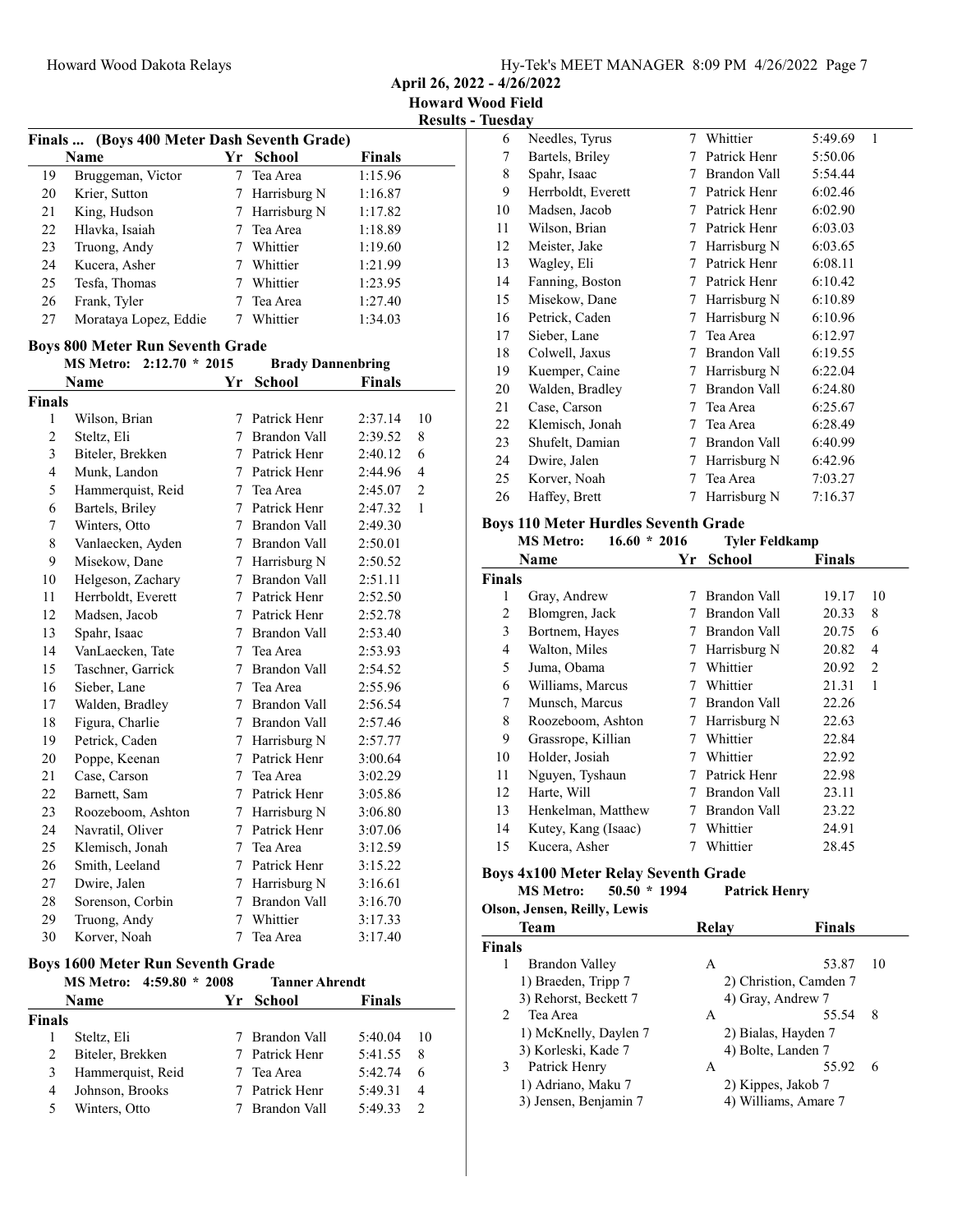April 26, 2022 - 4/26/2022

#### Howard Wood Field Results - Tuesda

#### Finals ... (Boys 4x100 Meter Relay Seventh Grade)

|    | Finals  (Doys 4X100 Meter Relay Seventh Grade) |              |                          |  |  |
|----|------------------------------------------------|--------------|--------------------------|--|--|
|    | Team                                           | Relay        | <b>Finals</b>            |  |  |
| 4  | Whittier                                       | A            | 57.42<br>4               |  |  |
|    | 1) Monger, Ayush 7                             |              | 2) Needles, Tyrus 7      |  |  |
|    | 3) Holder, Josiah 7                            |              | 4) Momorie, Sahr 7       |  |  |
| 5  | Harrisburg North                               | A            | $\overline{2}$<br>57.57  |  |  |
|    | 1) Frederick, Dylan 7                          |              | 2) Martin, Justice 7     |  |  |
|    | 3) Roesler, Jaxon 7                            |              | 4) Smith, Charlie 7      |  |  |
| 6  | Patrick Henry                                  | B            | 58.05<br>0.5             |  |  |
|    | 1) Pudwill, Henry 7                            |              | 2) Kemnitz, Aidan 7      |  |  |
|    | 3) Hastings, Mason 7                           |              | 4) Wiebelhaus, Hudson 7  |  |  |
| 6  | <b>Brandon Valley</b>                          | B            | 58.05<br>0.5             |  |  |
|    | 1) Colwell, Jaxus 7                            |              | 2) Mandery, Gage 7       |  |  |
|    | 3) Sherron, Nathan 7                           |              | 4) Vanleur, Will 7       |  |  |
| 8  | <b>Brandon Valley</b>                          | C            | 59.66                    |  |  |
|    | 1) Culp, Tristan 7                             |              | 2) Munsch, Marcus 7      |  |  |
|    | 3) Henkelman, Matthew 7                        |              | 4) Harte, Will 7         |  |  |
| 9  | Harrisburg North                               | B            | 1:01.67                  |  |  |
|    | 1) Walton, Miles 7                             |              | 2) Krier, Sutton 7       |  |  |
|    | 3) Odney, Erik 7                               |              | 4) Roozeboom, Ashton 7   |  |  |
| 10 | Patrick Henry                                  | C            | 1:04.22                  |  |  |
|    | 1) Newman, Gannon 7                            |              | 2) Hernes, Spencer 7     |  |  |
|    | 3) Friez, Andrew 7                             |              | 4) Eltayeb, Awab 7       |  |  |
| 11 | Tea Area                                       | $\mathsf{C}$ | 1:04.77                  |  |  |
|    | 1) Birger, Jacob 7                             |              | 2) Clark, Riley 7        |  |  |
|    | 3) Olson, Kage 7                               |              | 4) Pies, Zach 7          |  |  |
| 12 | Tea Area                                       | B            | 1:07.23                  |  |  |
|    | 1) Frank, Tyler 7                              |              | 2) Bruggeman, Victor 7   |  |  |
|    | 3) Hlavka, Isaiah 7                            |              | 4) Case, Conner 7        |  |  |
| 13 | Whittier                                       | B            | 1:22.17                  |  |  |
|    | 1) Mire, Ali 7                                 |              | 2) Boyd, Clifford 7      |  |  |
|    | 3) Auville, Arthur 7                           |              | 4) Kutey, Kang (Isaac) 7 |  |  |
|    |                                                |              |                          |  |  |

#### Boys 4x200 Meter Relay Seventh Grade

## MS Metro: 1:46.70 \* 1995 Whittier

## Eckert, Benedict, Timmer, Stansbury<br>
Team
R

|               | Team                  | Relay              | Finals                 |    |
|---------------|-----------------------|--------------------|------------------------|----|
| <b>Finals</b> |                       |                    |                        |    |
| 1             | Patrick Henry         | A                  | 1:51.11                | 10 |
|               | 1) Williams, Amare 7  |                    | 2) Schafer, Brody 7    |    |
|               | 3) Allen, Derick 7    |                    | 4) Deelstra, Greyson 7 |    |
| $\mathbf{2}$  | <b>Brandon Valley</b> | A                  | 1:54.03                | 8  |
|               | 1) Braeden, Tripp 7   |                    | 2) Christion, Camden 7 |    |
|               | 3) Rehorst, Beckett 7 |                    | 4) Marnach, Marshall 7 |    |
| 3             | Tea Area              | A                  | 1:54.64                | 6  |
|               | 1) McKnelly, Daylen 7 |                    | 2) Bialas, Hayden 7    |    |
|               | 3) Korleski, Kade 7   |                    | 4) Bolte, Landen 7     |    |
| 4             | Brandon Valley        | B                  | 1:55.49<br>4           |    |
|               | 1) Adler, Jack 7      |                    | 2) Blomgren, Jack 7    |    |
|               | 3) Severin, Caleb 7   | 4) Vanleur, Will 7 |                        |    |
| 5.            | Brandon Valley        | C                  | 1:58.28<br>2           |    |
|               | 1) Arend, Jackson 7   | 2) Dixon, Uriah 7  |                        |    |
|               | 3) Kludt, Carson 7    |                    | 4) Sturgeon, Aiden 7   |    |
| 6             | Harrisburg North      | A                  | 2:01.25<br>1           |    |
|               | 1) Martin, Justice 7  |                    | 2) Kitungano, Akili 7  |    |
|               | 3) Larson, Sladen 7   |                    | 4) Smith, Charlie 7    |    |
|               |                       |                    |                        |    |

| Lucsua y |                                             |              |                          |    |
|----------|---------------------------------------------|--------------|--------------------------|----|
| 7        | Patrick Henry                               | B            | 2:04.79                  |    |
|          | 1) Gobell, Owen 7                           |              | 2) Edelen, Archer 7      |    |
|          | 3) Kellenberger, Gavin 7                    |              | 4) Adriano, Maku 7       |    |
| 8        | Harrisburg North                            | В            | 2:06.85                  |    |
|          | 1) Kuemper, Caine 7                         |              | 2) Anderson, Lincoln 7   |    |
|          | 3) Odney, Erik 7                            |              | 4) King, Hudson 7        |    |
| 9        | Patrick Henry                               | C            | 2:10.89                  |    |
|          | 1) DeNure, Sam 7                            |              | 2) Stangeland, Logan 7   |    |
|          | 3) Riley, Mason 7                           |              | 4) Friez, Andrew 7       |    |
| 10       | Whittier                                    | А            | 2:10.91                  |    |
|          | 1) Morataya Lopez, Eddie 7                  |              | 2) Kutey, Kang (Isaac) 7 |    |
|          | 3) Urwan, Rajon 7                           |              | 4) Williams, Marcus 7    |    |
|          |                                             |              |                          |    |
|          | <b>Boys 4x400 Meter Relay Seventh Grade</b> |              |                          |    |
|          | MS Metro: 4:07.80 * 2004                    |              | <b>Patrick Henry</b>     |    |
|          | Dalton, Ibach, Heck, Anderson               |              |                          |    |
|          | Team                                        | <b>Relay</b> | Finals                   |    |
| Finals   |                                             |              |                          |    |
| 1        | Patrick Henry                               | Α            | 4:45.04                  | 10 |
|          | 1) Munk, Landon 7                           |              | 2) Johnson, Brooks 7     |    |
|          | 3) Weiss, Ezekiel 7                         |              | 4) Wagley, Eli 7         |    |
| 2        | Harrisburg North                            | Α            | 4:52.36                  | 8  |
|          | 1) Martin, Justice 7                        |              |                          |    |
|          |                                             |              | 2) Misekow, Dane 7       |    |
|          | 3) Ostrem, Pierce 7                         |              | 4) Meister, Jake 7       |    |
| 3        | Patrick Henry                               | Β            | 5:05.90                  | 6  |
|          | 1) Crowe, Dustin 7                          |              | 2) Wiebelhaus, Hudson 7  |    |
|          | 3) Teller, Jack 7                           |              | 4) Fanning, Boston 7     |    |
| 4        | Tea Area                                    | Α            | 5:10.13                  | 4  |
|          | 1) Hammerquist, Reid 7                      |              | 2) VanLaecken, Tate 7    |    |
|          | 3) Case, Carson 7                           |              | 4) Sieber, Lane 7        |    |
| 5        | Patrick Henry                               | С            | 5:32.00                  | 2  |
|          | 1) Baker, Braylon 7                         |              | 2) Barnett, Sam 7        |    |
|          | 3) Smith, Noah 7                            |              | 4) Yoder, David 7        |    |
| 6        | Tea Area                                    | B            | 5:42.51                  | 1  |
|          | 1) Smolik, Brandt 7                         |              | 2) Kelling, Colt 7       |    |
|          | 3) Klemisch, Jonah 7                        |              | 4) Olson, Kage 7         |    |
|          | <b>Boys 800 Sprint Medley Seventh Grade</b> |              |                          |    |
|          | MS Metro: 1:52.80 * 2018                    |              | Memorial                 |    |
|          | Hawley, Wright, Ashley, Wilde               |              |                          |    |
|          | Team                                        | <b>Relay</b> | Finals                   |    |
|          |                                             |              |                          |    |
| Finals   |                                             |              |                          |    |
| 1        | <b>Brandon Valley</b>                       | Α            | 2:06.71                  | 10 |
|          | 1) Arend, Jackson 7                         |              | 2) Blomgren, Jack 7      |    |
|          | 3) Severin, Caleb 7                         |              | 4) Christion, Camden 7   |    |
| 2        | Patrick Henry                               | Α            | 2:11.15                  | 8  |
|          | 1) Pudwill, Henry 7                         |              | 2) Kippes, Jakob 7       |    |

| 1) Pudwill, Henry 7   | 2) Kippes, Jakob 7    |   |
|-----------------------|-----------------------|---|
| 3) Jensen, Benjamin 7 | 4) Fanning, Boston 7  |   |
| Harrisburg North      | 2:13.40<br>А          | 6 |
| 1) Buche, Gus 7       | 2) Frederick, Dylan 7 |   |
| 3) Larson, Brady 7    | 4) Ostrem, Pierce 7   |   |
| <b>Brandon Valley</b> | 2:16.82               | 4 |
|                       |                       |   |

1) Kluver, Jacob 7 2) Spahr, Isaac 7<br>3) Steltz, Eli 7 4) Winters, Otto 7 4) Winters, Otto 7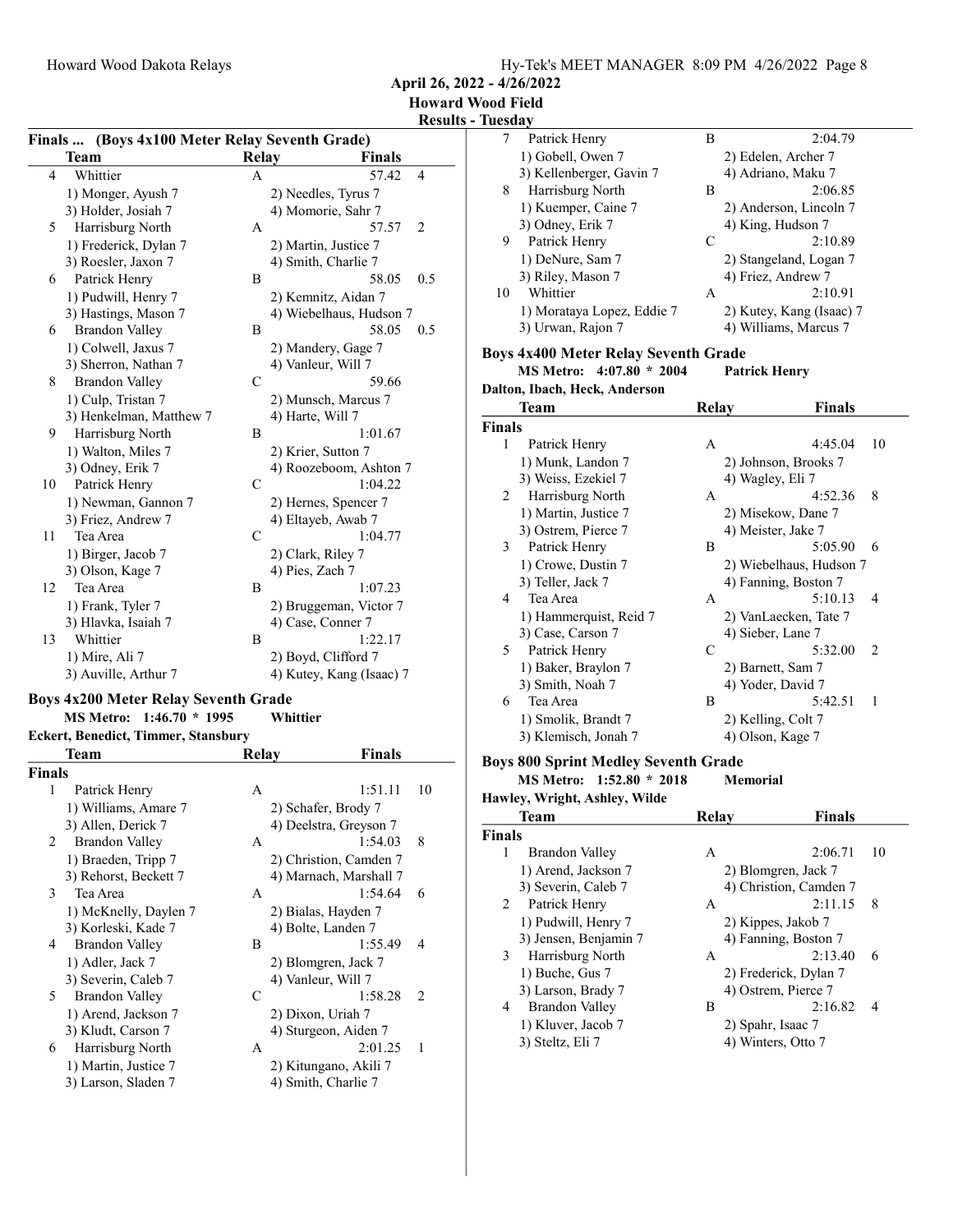April 26, 2022 - 4/26/2022

| Finals  (Boys 800 Sprint Medley Seventh Grade) |  |
|------------------------------------------------|--|
|                                                |  |

| $\frac{1}{2}$         |                     |       |                        |     |  |  |
|-----------------------|---------------------|-------|------------------------|-----|--|--|
| <b>Team</b>           |                     | Relay | <b>Finals</b>          |     |  |  |
| 5<br>Tea Area         |                     | A     | 2:19.87                | 2   |  |  |
| 1) Hlavka, Isaiah 7   |                     |       | 2) Case, Conner 7      |     |  |  |
| 3) Kelling, Colt 7    |                     |       | 4) VanLaecken, Tate 7  |     |  |  |
| Patrick Henry<br>6    |                     | B     | 2:22.22                | - 1 |  |  |
|                       | 1) Newman, Gannon 7 |       | 2) Nguyen, Tyshaun 7   |     |  |  |
| 3) Hernes, Spencer 7  |                     |       | 4) Teller, Jack 7      |     |  |  |
| Patrick Henry<br>7    |                     | C     | 2:24.29                |     |  |  |
| 1) Eltayeb, Awab 7    |                     |       | 2) Fiedler, Eric 7     |     |  |  |
| 3) Roth, Max 7        |                     |       | 4) Crowe, Dustin 7     |     |  |  |
| 8<br>Harrisburg North |                     | B     | 2:28.71                |     |  |  |
| 1) King, Hudson 7     |                     |       | 2) Walton, Miles 7     |     |  |  |
| 3) Odney, Erik 7      |                     |       | 4) Dwire, Jalen 7      |     |  |  |
| Whittier<br>9         |                     | А     | 2:37.51                |     |  |  |
| 1) Dullum, Mason 7    |                     |       | 2) Lumbayi, Emmanuel 7 |     |  |  |
| 3) Tesfa, Thomas 7    |                     |       | 4) Harp II, Cameron 7  |     |  |  |
|                       |                     |       |                        |     |  |  |

## Boys 100 Meter Dash Eighth Grade

Finals

|        | <b>MS Metro:</b>                        | $11.50 * 2009$           |    | <b>Sam Cooke</b>     |               |                |
|--------|-----------------------------------------|--------------------------|----|----------------------|---------------|----------------|
|        | <b>MS Metro:</b>                        | 11.50 @ $2017$           |    | <b>Keven Franco</b>  |               |                |
|        | <b>MS Metro:</b>                        | $11.50 \# 2019$          |    | <b>Nelson Wright</b> |               |                |
|        | Name                                    |                          | Yr | School               | <b>Finals</b> |                |
| Finals |                                         |                          |    |                      |               |                |
| 1      |                                         | Bonwell-Witte, Dveyoun   | 8  | <b>Brandon Vall</b>  | 12.07         | 10             |
| 2      | Nelson, Ntsane                          |                          | 8  | Harrisburg N         | 12.37         | 8              |
| 3      | Roche, Mikey                            |                          | 8  | Patrick Henr         | 12.69         | 6              |
| 4      | Barnett, Brayden                        |                          | 8  | Harrisburg N         | 12.82         | 4              |
| 5      | Newson, Roman                           |                          | 8  | Whittier             | 12.97         | $\overline{c}$ |
| 6      | Christensen, Carter                     |                          | 8  | Tea Area             | 13.07         | $\mathbf{1}$   |
| 7      | Konrad, Brenner                         |                          | 8  | Tea Area             | 13.30         |                |
| 8      | Smith, Ayden                            |                          | 8  | Whittier             | 13.31         |                |
| 9      | Vahle, Cole                             |                          | 8  | Brandon Vall         | 13.55         |                |
| 10     | Leary, Chase                            |                          | 8  | Brandon Vall         | 13.59         |                |
| 11     |                                         | Johnson Stewart, Dominic | 8  | Whittier             | 13.64         |                |
| 12     | May, Thatcher                           |                          | 8  | Brandon Vall         | 13.80         |                |
| 13     | Mayen, Gak                              |                          | 8  | Brandon Vall         | 13.88         |                |
| 14     | Waltner, Jaeden                         |                          | 8  | Tea Area             | 14.23         |                |
| 15     | Pizarro, Ray                            |                          | 8  | Brandon Vall         | 14.26         |                |
| 16     | Argueta Castillo, Bryan                 |                          | 8  | Whittier             | 14.35         |                |
| 17     | Webb, Zac                               |                          | 8  | Tea Area             | 14.40         |                |
| 18     | Duffy, Owen                             |                          | 8  | Patrick Henr         | 14.43         |                |
| 19     | Baker, Ryan                             |                          | 8  | Patrick Henr         | 14.43         |                |
| 20     | Veerman, Oliver                         |                          | 8  | Patrick Henr         | 14.51         |                |
| 21     | De Young, Jacob                         |                          | 8  | Tea Area             | 14.68         |                |
| 22     | Fox, Ben                                |                          | 8  | Harrisburg N         | 14.80         |                |
| 23     | Lechtenberg, Owen                       |                          | 8  | Patrick Henr         | 14.95         |                |
| 24     | Rahm, Julian                            |                          | 8  | Harrisburg N         | 15.28         |                |
| 25     | Munson, David                           |                          | 8  | Harrisburg N         | 15.29         |                |
| 26     | Johnson, Grant                          |                          | 8  | Harrisburg N         | 16.46         |                |
|        | <b>Boys 200 Meter Dash Eighth Grade</b> |                          |    |                      |               |                |
|        | <b>MS Metro:</b>                        | $23.60 * 2017$           |    | <b>Keven Franco</b>  |               |                |
|        | <b>Name</b>                             |                          | Yr | <b>School</b>        | <b>Finals</b> |                |

1 Roche, Mikey 8 Patrick Henr 26.03 10

| 2  | Newson, Roman           | 8 | Whittier            | 26.88 | 8              |
|----|-------------------------|---|---------------------|-------|----------------|
| 3  | Pantekoek, Camden       | 8 | Brandon Vall        | 27.22 | 6              |
| 4  | Wlliamson, Kayden       | 8 | Tea Area            | 27.24 | $\overline{4}$ |
| 5  | Esser, Bradley          | 8 | Harrisburg N        | 27.90 | 2              |
| 6  | Hofer, Isaiah           | 8 | Patrick Henr        | 28.05 | 1              |
| 7  | Smith, Ayden            | 8 | Whittier            | 28.06 |                |
| 8  | Schmidt, Jaden          | 8 | <b>Brandon Vall</b> | 28.51 |                |
| 8  | Casanova, Gavin         | 8 | Patrick Henr        | 28.51 |                |
| 10 | Honner, Lucas           | 8 | Patrick Henr        | 28.68 |                |
| 11 | Marten, Jaden           | 8 | Harrisburg N        | 28.94 |                |
| 12 | RivasWells, Favian      | 8 | Whittier            | 29.29 |                |
| 13 | Hartz, Cohen            | 8 | <b>Brandon Vall</b> | 29.33 |                |
| 14 | Miller, Mason           | 8 | Harrisburg N        | 29.92 |                |
| 15 | Argueta Castillo, Bryan | 8 | Whittier            | 30.56 |                |
| 16 | Waltner, Jaeden         | 8 | Tea Area            | 31.03 |                |
| 17 | Munson, David           | 8 | Harrisburg N        | 31.62 |                |
| 18 | Rahm, Julian            | 8 | Harrisburg N        | 33.27 |                |
| 19 | Johnson, Grant          | 8 | Harrisburg N        | 35.94 |                |

## Boys 400 Meter Dash Eighth Grade

|               | <b>MS Metro:</b><br>$54.10 * 2010$     |    | Adam Belhaj         |         |              |
|---------------|----------------------------------------|----|---------------------|---------|--------------|
|               | Name                                   | Yr | School              | Finals  |              |
| <b>Finals</b> |                                        |    |                     |         |              |
| 1             | Dierks, Andrew                         | 8  | Harrisburg N        | 1:00.72 | 10           |
| 2             | Hartz, Cohen                           | 8  | <b>Brandon Vall</b> | 1:02.33 | 8            |
| 3             | Esser, Bradley                         | 8  | Harrisburg N        | 1:02.75 | 6            |
| 4             | Schlotter, William                     | 8  | Harrisburg N        | 1:03.38 | 4            |
| 5             | Webb, Zac                              | 8  | Tea Area            | 1:03.93 | 2            |
| 6             | DeGeest, Ethan                         | 8  | Tea Area            | 1:04.53 | $\mathbf{1}$ |
| 7             | Bohnenberger, Caden                    | 8  | Tea Area            | 1:06.46 |              |
| 8             | Coughlin, Parker                       |    | 8 Brandon Vall      | 1:07.14 |              |
| 9             | Murra, Brady                           |    | 8 Patrick Henr      | 1:07.18 |              |
| 10            | Hugelman, Connor                       |    | 8 Patrick Henr      | 1:08.22 |              |
| 11            | Edwards, Griffen                       | 8  | Patrick Henr        | 1:08.24 |              |
| 12            | Preheim, Austin                        | 8  | Brandon Vall        | 1:08.89 |              |
| 13            | De Young, Jacob                        | 8  | Tea Area            | 1:09.51 |              |
| 14            | Ehrich, Crayton                        | 8  | Tea Area            | 1:09.52 |              |
| 15            | Sieler, Aiden                          |    | 8 Patrick Henr      | 1:11.08 |              |
| 16            | Evans, Logan                           | 8  | Harrisburg N        | 1:12.17 |              |
| 17            | Rahm, Julian                           | 8  | Harrisburg N        | 1:14.42 |              |
| 18            | Young, Will                            | 8  | Harrisburg N        | 1:15.89 |              |
| 19            | Heibult, Taber                         | 8  | Patrick Henr        | 1:21.08 |              |
|               | <b>Boys 800 Meter Run Eighth Grade</b> |    |                     |         |              |

|               | MS Metro: 2:09.50 * 2008 |    | <b>Alex Waddell</b> |               |                |
|---------------|--------------------------|----|---------------------|---------------|----------------|
|               | <b>Name</b>              | Yr | School              | <b>Finals</b> |                |
| <b>Finals</b> |                          |    |                     |               |                |
| l             | Lechtenberg, Miles       | 8  | Patrick Henr        | 2:29.68       | 10             |
| 2             | Krueger, Teddy           | 8  | Patrick Henr        | 2:35.53       | 8              |
| 3             | Smith, Griffin           | 8  | Harrisburg N        | 2:35.78       | 6              |
| 4             | Nelson, Arvid            | 8  | Patrick Henr        | 2:45.33       | 4              |
| 5             | Cauwels, Greyson         | 8  | Harrisburg N        | 2:46.30       | $\overline{c}$ |
| 6             | Northrup, Cole           | 8  | Tea Area            | 2:47.11       | 1              |
| 7             | Osdoba, Zachary          | 8  | Brandon Vall        | 2:48.39       |                |
| 8             | Bodeen, Lance            | 8  | Harrisburg N        | 2:48.48       |                |
| 9             | Howe, Jonathon           |    | Tea Area            | 2:51.61       |                |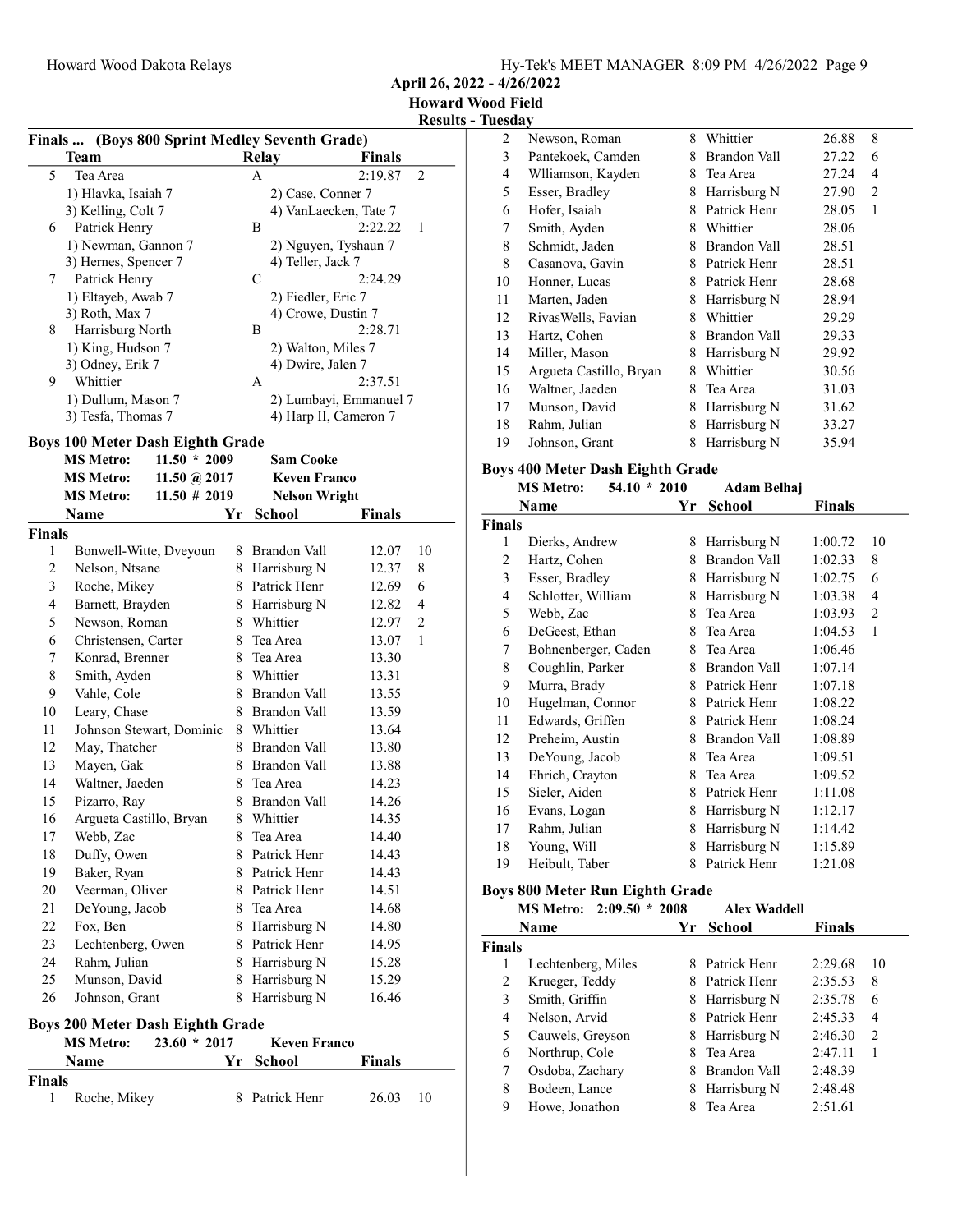| Hy-Tek's MEET MANAGER 8:09 PM 4/26/2022 Page 10 |
|-------------------------------------------------|
|-------------------------------------------------|

April 26, 2022 - 4/26/2022

Results - Tuesday

|    | Finals  (Boys 800 Meter Run Eighth Grade) |    |               |               |  |
|----|-------------------------------------------|----|---------------|---------------|--|
|    | Name                                      | Yr | <b>School</b> | <b>Finals</b> |  |
| 10 | Hein, Mason                               | 8  | Patrick Henr  | 2:51.72       |  |
| 11 | Lowery, Daschle                           |    | Tea Area      | 2:54.12       |  |
| 12 | Michailidis, Elias                        |    | Brandon Vall  | 2:58.44       |  |
| 13 | Hurney, Mikhail                           | 8  | Harrisburg N  | 3:03.09       |  |
| 14 | Burch, Rylan                              |    | Patrick Henr  | 3:03.21       |  |
| 15 | Wilson, Luke                              |    | Patrick Henr  | 3:13.66       |  |
| 16 | Evans, Logan                              | 8  | Harrisburg N  | 3:19.63       |  |
| 17 | Heiser, Brooks                            |    | Patrick Henr  | 3:21.34       |  |
| 18 | Stoltz, Kaleb                             |    | Patrick Henr  | 3:25.90       |  |
| 19 | Heibult, Taber                            |    | Patrick Henr  | 3:28.37       |  |

## Boys 1600 Meter Run Eighth Grade

|               | MS Metro: 4:41.40 * 1979 |    | <b>Roy Addison</b> |         |                |
|---------------|--------------------------|----|--------------------|---------|----------------|
|               | Name                     | Yr | <b>School</b>      | Finals  |                |
| <b>Finals</b> |                          |    |                    |         |                |
| 1             | Lechtenberg, Miles       | 8  | Patrick Henr       | 5:14.01 | 10             |
| 2             | Cisar, Hudson            | 8  | Patrick Henr       | 5:32.38 | 8              |
| 3             | Krueger, Teddy           | 8  | Patrick Henr       | 5:33.25 | 6              |
| 4             | Siemonsma, Emmanuel      |    | 8 Brandon Vall     | 5:47.73 | 4              |
| 5             | Northrup, Cole           | 8  | Tea Area           | 5:51.98 | $\overline{c}$ |
| 6             | Howe, Jonathon           | 8  | Tea Area           | 5:53.15 | 1              |
| 7             | VanHull, Grayer          | 8  | Harrisburg N       | 5:54.25 |                |
| 8             | Nelson, Arvid            | 8  | Patrick Henr       | 5:54.38 |                |
| 9             | Cauwels, Greyson         | 8  | Harrisburg N       | 5:55.20 |                |
| 10            | Bodeen, Lance            | 8  | Harrisburg N       | 5:55.48 |                |
| 11            | Lowery, Daschle          | 8  | Tea Area           | 5:56.95 |                |
| 12            | Michailidis, Elias       | 8  | Brandon Vall       | 5:57.44 |                |
| 13            | Sumey, Elijah            | 8  | Patrick Henr       | 5:58.22 |                |
| 14            | Johnson, Archer          | 8  | Brandon Vall       | 6:06.62 |                |
| 15            | Van Schepen, Will        | 8  | Patrick Henr       | 6:06.63 |                |
| 16            | Hein, Mason              | 8  | Patrick Henr       | 6:09.11 |                |
| 17            | Bray, Spencer            | 8  | Brandon Vall       | 6:11.22 |                |
| 18            | Fiscus, Jacob            | 8  | Brandon Vall       | 6:25.19 |                |
| 19            | Burch, Rylan             | 8  | Patrick Henr       | 6:25.98 |                |
| 20            | Wilson, Luke             |    | 8 Patrick Henr     | 6:26.62 |                |
| 21            | Stoltz, Kaleb            | 8  | Patrick Henr       | 6:57.70 |                |
| 22            | Heiser, Brooks           | 8  | Patrick Henr       | 7:07.55 |                |
| 23            | Sichmeller, Peyton       | 8  | Patrick Henr       | 7:22.03 |                |

## Boys 110 Meter Hurdles Eighth Grade

|               | $15.40 * 2015$<br><b>MS Metro:</b> |    | <b>Lawrence Lokonobei</b> |        |    |
|---------------|------------------------------------|----|---------------------------|--------|----|
|               | <b>Name</b>                        | Үr | School                    | Finals |    |
| <b>Finals</b> |                                    |    |                           |        |    |
| 1             | Veskrna, Levi                      | 8  | Brandon Vall              | 18.13  | 10 |
| 2             | Hofer, Isaiah                      | 8  | Patrick Henr              | 19.02  | 8  |
| 3             | Bunker, Will                       | 8  | Brandon Vall              | 19.34  | 6  |
| 4             | Marten, Jaden                      | 8  | Harrisburg N              | 19.39  | 4  |
| 5             | Muller, Maddox                     | 8  | Brandon Vall              | 19.90  | 2  |
| 6             | Flomo, Freeman                     | 8  | Harrisburg N              | 20.74  | 1  |
| 7             | Kaufhold, Alexander                | 8  | Patrick Henr              | 21.00  |    |
| 8             | VanHull, Ryder                     | 8  | Harrisburg N              | 21.13  |    |
| 9             | Flowers, Carsen                    | 8  | Brandon Vall              | 21.22  |    |
| 10            | Tarley, Eric                       | 8  | Patrick Henr              | 21.49  |    |
| 11            | Anfinson, Ben                      |    | Brandon Vall              | 22.86  |    |

| rucsun             |                                            |   |               |                               |               |                |
|--------------------|--------------------------------------------|---|---------------|-------------------------------|---------------|----------------|
| 12                 | Hosman, Aiden                              | 8 |               | Patrick Henr                  | 23.49         |                |
| 13                 | Schmidt, Ethan                             | 8 |               | Brandon Vall                  | 25.54         |                |
|                    | <b>Boys 4x100 Meter Relay Eighth Grade</b> |   |               |                               |               |                |
|                    | $47.40 * 2015$<br><b>MS Metro:</b>         |   |               | Whittier                      |               |                |
|                    | Freese, Haji, Shaw, Kpeayeh                |   |               |                               |               |                |
|                    | Team                                       |   | <b>Relay</b>  |                               | <b>Finals</b> |                |
|                    |                                            |   |               |                               |               |                |
| <b>Finals</b><br>1 |                                            |   | A             |                               | 49.00         | 10             |
|                    | <b>Brandon Valley</b>                      |   |               |                               |               |                |
|                    | 1) Simonsen, Daevion 8                     |   |               | 2) Pantekoek, Camden 8        |               |                |
| 2                  | 3) Sissoko, Karsten 8<br>Tea Area          |   |               | 4) Bonwell-Witte, Dveyoun 8   |               | 8              |
|                    |                                            |   | A             |                               | 51.51         |                |
|                    | 1) Wlliamson, Kayden 8                     |   |               | 2) Konrad, Brenner 8          |               |                |
|                    | 3) Reiners, Gavin 8                        |   | B             | 4) Christensen, Carter 8      | 53.02         | 6              |
| 3                  | Patrick Henry                              |   |               |                               |               |                |
|                    | 1) Casanova, Gavin 8                       |   |               | 2) Hofer, Isaiah 8            |               |                |
| 4                  | 3) Myers, Elijah 8                         |   | A             | 4) Baker, Ryan 8              | 54.29         | 4              |
|                    | Patrick Henry                              |   |               |                               |               |                |
|                    | 1) Honner, Lucas 8                         |   |               | 2) Tarley, Eric 8             |               |                |
| 5                  | 3) Marty, Preston 8<br>Whittier            |   | A             | 4) Herrboldt, Isaac 8         | 54.46         | $\overline{2}$ |
|                    | 1) Smith, Ayden 8                          |   |               | 2) Newson, Roman 8            |               |                |
|                    | 3) McKinney, Oliver 8                      |   |               | 4) Johnson Stewart, Dominic 8 |               |                |
| 6                  | Harrisburg North                           |   | A             |                               | 54.59         | 1              |
|                    | 1) Jibben, Crayton 8                       |   |               | 2) Schimmel, Kamden 8         |               |                |
|                    | 3) Williams, Judd 8                        |   |               | 4) Terrio, Jaxon 8            |               |                |
| 7                  | Patrick Henry                              |   | C             |                               | 59.53         |                |
|                    | 1) Daiker, Joshua 8                        |   |               | 2) Veerman, Oliver 8          |               |                |
|                    | 3) Orris, Gavin 8                          |   |               | 4) Ohling, Ethan 8            |               |                |
| 8                  | Tea Area                                   |   | B             |                               | 1:00.25       |                |
|                    | 1) Nyberg, Kingston 8                      |   |               | 2) Smith, Braden 8            |               |                |
|                    | 3) Del Monaco, Holdyn 8                    |   |               | 4) Brown, Carter 8            |               |                |
| 9                  | Harrisburg North                           |   | B             |                               | 1:00.70       |                |
|                    | 1) Woitzel, Brady 8                        |   |               | 2) Miller, Mason 8            |               |                |
|                    | 3) Fox, Ben 8                              |   |               | 4) Hurney, Mikhail 8          |               |                |
| 10                 | <b>Brandon Valley</b>                      |   | $\mathcal{C}$ |                               | 1:01.93       |                |
|                    | 1) Anfinson, Ben 8                         |   |               | 2) Swift, Connor 8            |               |                |
|                    | 3) Van Es, Kai 8                           |   |               | 4) Morris, Gage 8             |               |                |
|                    |                                            |   |               |                               |               |                |

#### Boys 4x200 Meter Relay Eighth Grade<br>MS Metro: 1:41.10 \* 1977 Patrick Henry MS Metro: 1:41.10 \* 1977

Anderson, Olson, Box, Mewintsma

| <b>Team</b>    |                        | Relav              | <b>Finals</b>            |  |
|----------------|------------------------|--------------------|--------------------------|--|
| <b>Finals</b>  |                        |                    |                          |  |
| 1              | Patrick Henry          | A                  | 1:48.51<br>10            |  |
|                | 1) Honner, Lucas 8     | 2) Ericsson, Sam 8 |                          |  |
|                | 3) Marty, Preston 8    |                    | 4) Herrboldt, Isaac 8    |  |
| $2^{\circ}$    | Tea Area               | A                  | 1:49.80<br>8             |  |
|                | 1) Kelling, Cason      | 2) Webb, Zac 8     |                          |  |
|                | 3) Wiliamson, Kayden 8 |                    | 4) Christensen, Carter 8 |  |
| $\mathfrak{Z}$ | Patrick Henry          | B                  | 1:51.92<br>6             |  |
|                | 1) Myers, Elijah 8     | 2) Duffy, Owen 8   |                          |  |
|                | 3) Casanova, Gavin 8   | 4) Hofer, Elijah 8 |                          |  |
| 4              | Brandon Valley         | A                  | 1:52.86<br>4             |  |
|                | 1) Bunker, Will 8      | 2) Hartz, Cohen 8  |                          |  |
|                | 3) Pizarro, Ray 8      |                    | 4) Veskrna, Levi 8       |  |
|                |                        |                    |                          |  |